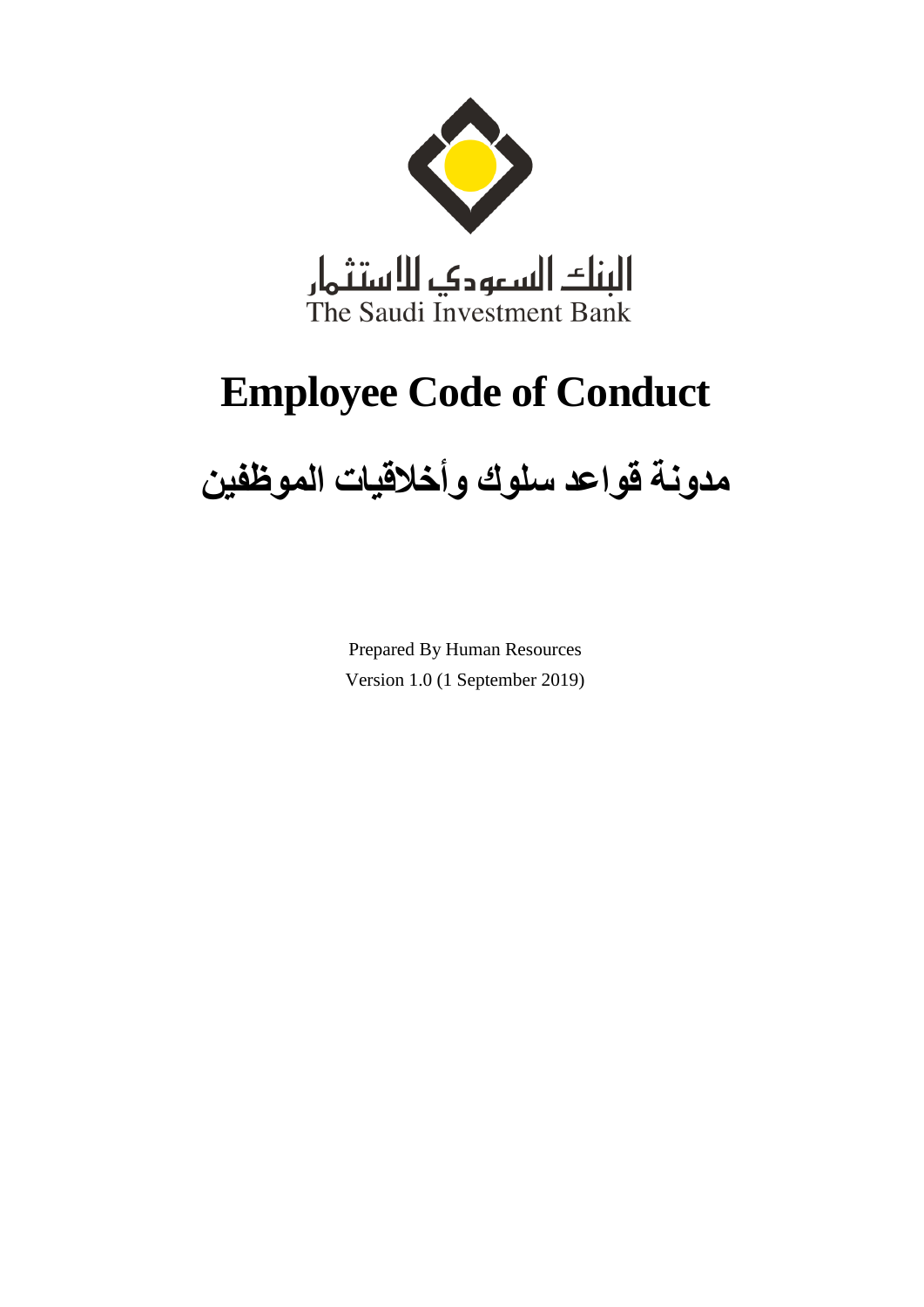### **EMPLOYEE CODE OF CONDUCT** P a g e | **2 الموظفين وأخالقيات سلوك قواعد مدونة**

# **.1 مقدمة Introduction 1.**

1.1. This Employee Code of Conduct (Code) must be read by all employees, consultants and outsourced/insourced staff with a signed undertaking for abiding by it before starting work at the Bank.

> The Code's objective is to protect the Bank and its stakeholders (defined as shareholders, creditors, customers, suppliers, employees / workers and any other party with a formal relationship with the Bank), and also protect the employee who acknowledged reading it from committing financial or ethical violations and crimes that would subject him or her to disciplinary action.

- 1.2. This Code is based on SAMA's Principles of Ethnical Behaviour, prevailing governmental laws and directives, and the Bank's own policies and procedures.
- 1.3. Banking is a business based on honesty, integrity and mutual trust with all stakeholders. Employees at all times should conduct themselves in a manner that will safeguard the integrity and reputation of the Bank. Employees are required to make every effort within the scope of their job, to achieve the Bank's objectives, look after the Bank's interests and maintain its assets, properties and funds, as well as, all confidential information, documents and the integrity of Banks records. Employees should perform their duties with the utmost integrity and refrain from being involved in, or helping others with, prohibited acts, such as money laundering and terrorism financing, fraud, corruption, abusing the job for personal benefit, and other crimes and

### .1.1 وضعت هذه المدونة لالطالع عليها والتوقيع بما يفيد اإلقرار بااللتزام التام بها من قبل جميع العاملين في البنك من موظفين ومتعاقدين واستشاريين وموظفي اإلسناد وذلك قبل مباشرتهم للعمل بالبنك.

وتهدف هذه المدونة الى حماية البنك واصحاب المصلحة، وهم المساهمين، والدائنين، والعمالء، والموردين والموظفين والعاملين وأية أطراف أخرى ترتبط بأعمال البنك، وكذلك حماية الموظف الموقع باالطالع على المدونة من الوقوع في تجاوزات او جرائم مالية او اخالقية تعرضه للمسائلة والجزاء.

- .1.2 تستند هذه المدونة على مبادئ السلوك وأخالقيات موظفي المؤسسات المالية الصادرة عن البنك المركزي السعودي واألنظمة الرسمية السائدة وسياسات وإجراءات البنك.
- 1.3. وحيث أن الأنشطة البنكية هي أعمال تستند إلى الصدق والنزاهة والثقة المتبادلة مع جميع أصحاب المصلحة، تؤكد هذه المدونة على ضرورة التزام الموظفين بسلوكيات وأخلاقيات تكفل نزاهة وسمعة البنك في كافة الأوقات. ويتعين عليهم بذل أقصى جهدهم في حدود نطاق مهامهم الوظيفية لتحقيق أهداف البنك والعناية بمصالحه والمحافظة على أصوله وممتلكاته وأمواله، وحماية كافة المعلومات السرية والوثائق والسجالت. ويجب على الموظفين أداء واجباتهم بنزاهة واالمتناع التام عن ممارسة أو مساعدة اآلخرين بالقيام بأية أنشطة محظورة مثل غسل الأموال وتمويل الإرهاب والفساد الإداري والاحتيال والرشاوى واستغلال الوظيفة لأغراض شخصية وغيرها من الجرائم والتجاوزات، واإلبالغ عبر القنوات المخصصة لذلك عن أية تجاوز ات من قبل الأخرين كانوا قد اطلعوا عليها أو كانت محل الشك لديهم.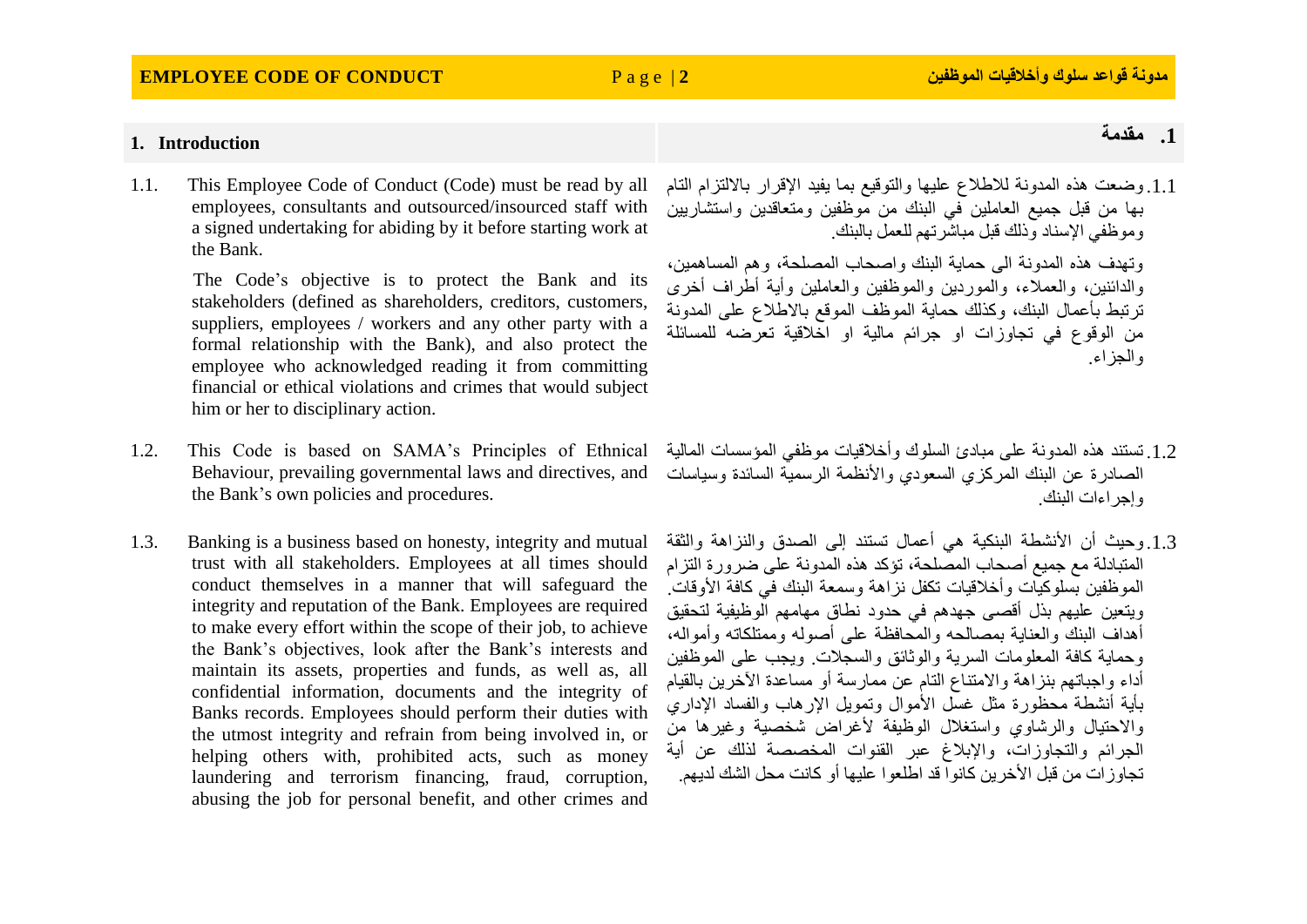## **EMPLOYEE CODE OF CONDUCT** P a g e | **3 الموظفين وأخالقيات سلوك قواعد مدونة**

violations, and report through official Bank channels any related violations by others that they come across or they were suspicious of.

- this Code of Conduct, s/he must report such violations to the designated unit within the Compliance Group.
- 1.5. This Code refers to several Bank policies, including Anti-Money Laundering and Terrorism Financing, Information Security Policies and Whistle Blowing Policy. Those policies are published on the Bank's Intranet (Silah) and must be read by employees within the first month of duty.
- 1.6. Employees involved in any prohibited activities will be subject to disciplinary action and penalties in accordance with Bank policies and laws and regulations issued by the Ministry of Labor and other regulatory authorities in the Kingdom of Saudi Arabia.

### **2. Adherence to Policies, Procedures and Regulations واللوائح واإلجراءات بالسياسات االلتزام .2**

- 2.1. Employees must comply with Management directives and the Bank's policies and procedures, as well as the laws, rules and regulations issued by the Saudi Central Bank (SAMA), the Capital Market Authority (CMA), Ministry of Labor, and all other related regulatory authorities.
- 2.2. Employees must comply with the general directives issued by the government of Saudi Arabia from time to time, and respect the general social norms in the Kingdom.
- 1.4. في حال إطلاع الموظف على أية مخالفات من قبل الأخرين فيما يخص ما 1.4. If an employee becomes aware of violations as specified in ورد في هذه المدونة فيجب إبالغ الوحدة المختصة في إدارة اإللتزام.
	- .1.5 تشير هذه المدونة الى عدد من سياسات البنك تشمل سياسة مكافحة غسل األموال وتمويل االرهاب، سياسات أمن المعلومات، وسياسة االبالغ. هذه السياسات متوفرة على الشبكة الداخلية للبنك )صلة( ويجب على الموظف االلمام بهذه السياسات في غضون الشهر االول بعد مباشرة العمل في البنك.
	- .1.6 يترتب على عدم االلتزام بما ورد في هذه المدونة المسائلة النظامية والإجراءات التأديبية والعقوبات وفقأ لسياسة البنك والقوانين واللوائح الصادرة عن وزارة العمل والسلطات التنظيمية األخرى في المملكة العربية السعودية.

.2.1 يجب االلتزام بتعليمات اإلدارة وبسياسات وإجراءات البنك واألنظمة والقواعد واللوائح الصادرة عن البنك المركزي السعودي وهيئة سوق المال ونظام العمل وكافة السلطات التنظيمية والرقابية األخرى.

2.2. يجب الالتز ام بالتو جيهات الصادر ة عن حكومة المملكة العربية السعودية من وقت لآخر واحترام التقاليد والأعراف العامة بالمملكة.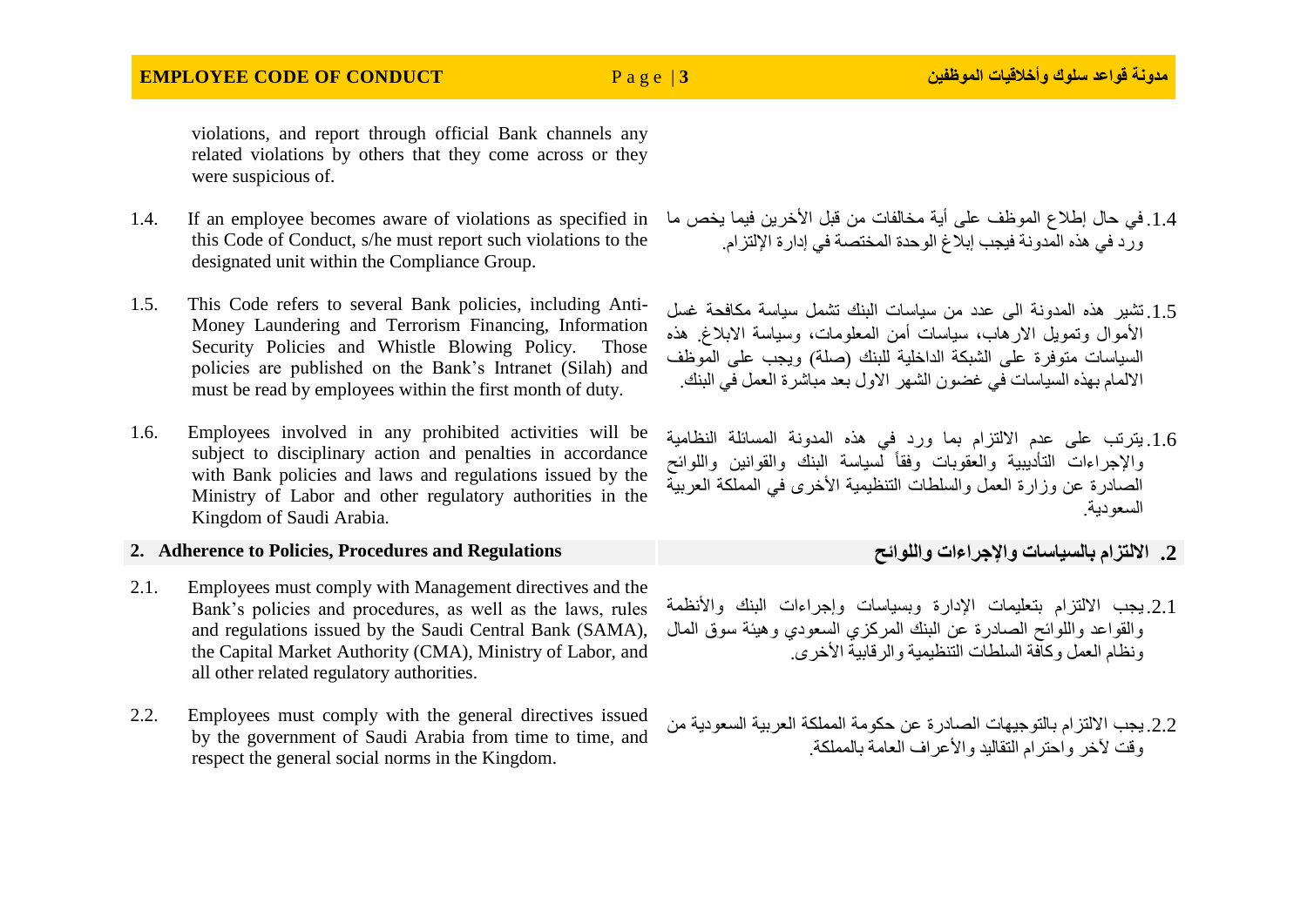### **EMPLOYEE CODE OF CONDUCT** P a g e | **4 الموظفين وأخالقيات سلوك قواعد مدونة**

- 2.3. Duties should be performed with integrity, transparency, honesty and accuracy among employees with each other as well as with other stakeholders, and professional skills should be enhanced through continuous learning. Employees are expected to notify management if they come across any gaps in systems or procedures that may lead to financial loss or have detrimental effect on Bank's reputation.
- 2.4. Employees should strictly avoid any behavior, language or gestures that are in violation of acceptable norms or offensive to others, and refrain from political or religious offences and all forms of discrimination.
- 2.5. Business hours of the Bank should be observed (including additional working hours and official assignments), and leaving the Bank during working hours without prior authorization from the immediate supervisor is not allowed.
- 2.6. SAIB ID card should be worn and exhibited while on duty within Bank's premises.
- 2.7. Working hours should be dedicated to perform job and Bank related duties; it is prohibited to use work time for any nonwork related activities such as excessive use of social media, excessive reading of newspapers, intranet shopping or sleeping, and it is prohibited to obstruct work or strike or promote work stoppage.
- 2.8. It is not allowed to be absent from work or overstaying the 10 يمنع التغيب عن العمل أو تمديد فترة الإجازة دون الحصول على إذن مسبق it is not allowed to be absent from work or overstaying the<br>approved leave without prior permission of the immediate
- .2.3 يجب أداء الواجبات بكل أمانه وشفافية وموضوعية ونزاهة وبدقة ما بين الموظفين بعضهم البعض ومع كافة أصحاب المصلحة. كما يجب االرتقاء بمهارات العمل من خالل التعلم المستمر وإشعار اإلدارة في حال وجود أية ثغرات في اإلجراءات واألنظمة التي قد تسبب خسارة للبنك أو تؤثر سلبيا على سمعته.
- .2.4 يجب االمتناع التام عن أي ممارسات، سواء بالتصرف الفعلي أو اللفظي أو اإليحائي، تنتهك اآلداب أو التقاليد واألعراف العامة والمسيئة للغير، واالبتعاد عن الخوض في األمور السياسية أو المعتقدات الدينية أو المذهبية لآلخرين أو التحريض ضدها، واإلمتناع عن أي شكل من أشكال التمييز والعنصرية.
- .2.5 يجب مراعاة االلتزام بساعات الدوام الرسمي للبنك )وتشمل ساعات العمل الإضافية والمناسبات الرسمية) وعدم مغادرة البنك أثناء ساعات العمل دون الحصول على إذن مسبق من المشرف المباشر.
- .2.6 يجب حمل وإبراز بطاقة هوية البنك السعودي لالستثمار خالل أوقات العمل الرسمية داخل منشأت البنك.
- .2.7 يجب تكريس كافة ساعات العمل في أداء الواجبات الوظيفية واالمتناع عن أنشطة ليست ذات عالقة بالوظيفة أو برامج البنك، مثل االستخدام المفرط لمتابعة قنوات التواصل االجتماعي وقراءة الجرائد والمجالت والتسوق األلكتروني، ويمنع النوم إثناء العمل كما تمنع إعاقة سير العمل أو اإلضراب أو التحريض عليهما.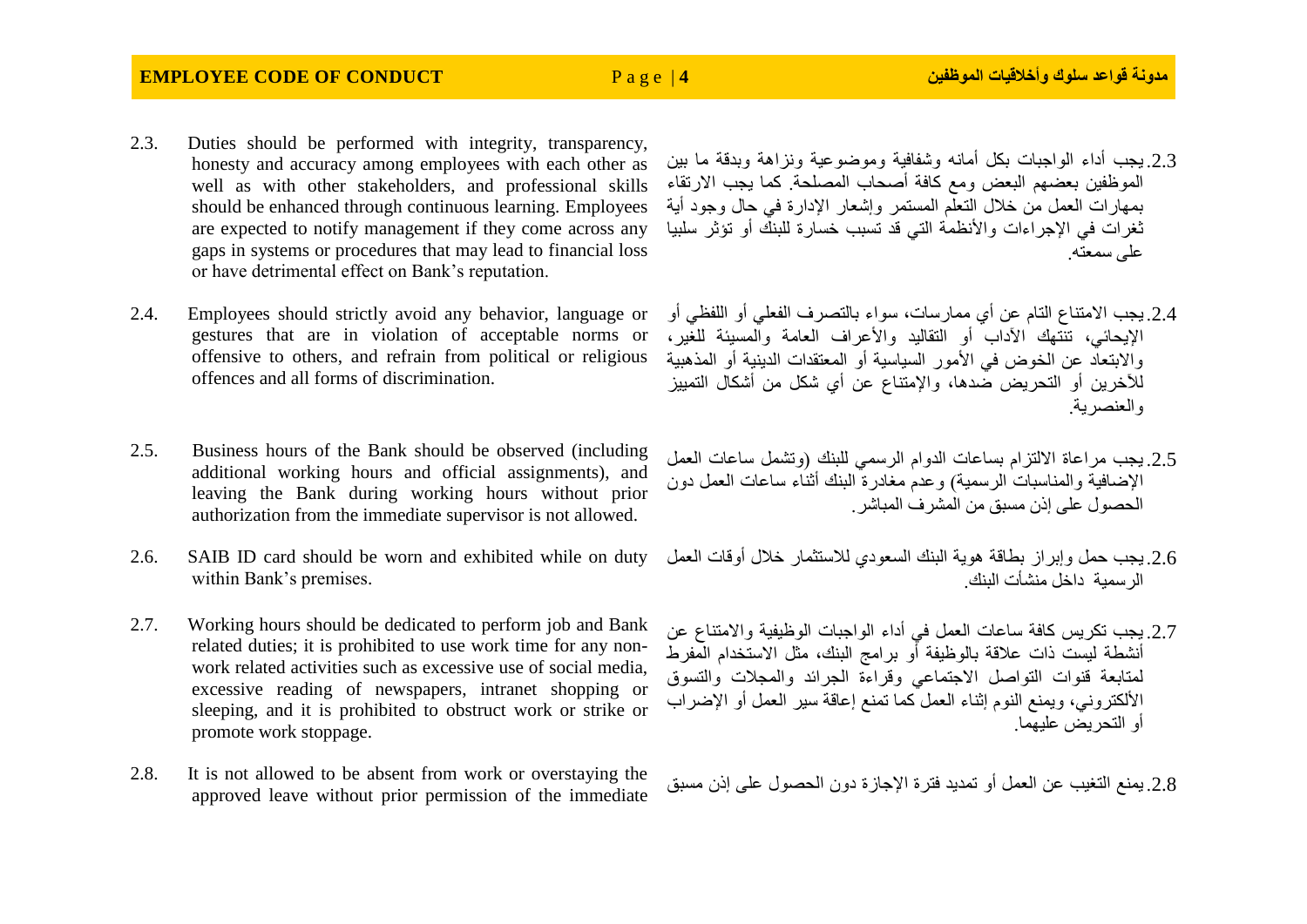من المشرف المباشر أو من مجموعة الموارد البشرية. .<br>من المشرف المباشر أو من مجموعة الموارد البشرية.

- 2.9. It is not allowed to access Bank's premises outside working hours without prior permission from the immediate supervisor. This does not apply when visiting a branch to perform a banking transaction related to his/her bank account.
- 2.10. It is not allowed to enter any restricted work areas designated for authorized employees unless the entry is related to a business need.
- 2.10.1. It is not allowed to receive personal visitors at the workplace during or after the Bank's business hours. In emergency cases, prior permission should be obtained from the immediate supervisor.

### **3. Cooperation and Respect واالحترام التعاون .3**

- 3.1. Employee must respect their peers, managers and all stakeholders.
- 3.2. Employees must cooperate with managers and colleagues in achieving business objectives, improve productivity and reduce cost.
- .3.3 يجب االمتناع عن نشر الشائعات الكاذبة أو اإلدعاءات المغرضة. .accusations and rumours false spread to prohibited is It 3.3.

### **.4 تمثيل البنك Representation Bank 4.**

4.1. It is prohibited to make press releases, speeches, written comments or testimonies related to the Bank, or accept any

- .2.9 يمنع دخول مرافق البنك خارج أوقات العمل دون إذن مسبق من المشرف المباشر. وال ينطبق ذلك عند القيام بزيارة فرع للقيام بعمليات مصرفية متعلقة بحساب الموظف البنكي.
- .2.10 يمنع دخول أماكن العمل المخصصة للموظفين المصرح لهم فقط ما لم يتعلق الدخول بحاجة العمل.
- .2.11 يجب عدم استقبال الزوار الشخصيين في مكان العمل أثناء أو بعد ساعات عمل البنك. وفي الحاالت الطارئة ينبغي الحصول على إذن مسبق من المشرف المباشر على ذلك.

- .3.1 يجب التعامل مع الزمالء واإلدارة وأصحاب المصلحة بكل احترام وتقدير.
- 3.2. يجب التعاون مع الإدار ة والز ملاء في تحقيق أهداف العمل وتحسين الإنتاجية وخفض التكاليف على البنك.

function as a representative of the Bank, whether منصباً مقابل أجر أو منصباً شرفيا،ً دون الحصول على موافقة خطية مسبقة.4.1 يمنع اإلدالء بتصريحات شفهية أو كتابية أو إصدار نشرات إعالمية أو اإلدالء بشهادة متعلقة بالبنك أو قبول أي منصب يمثل البنك، سواء كان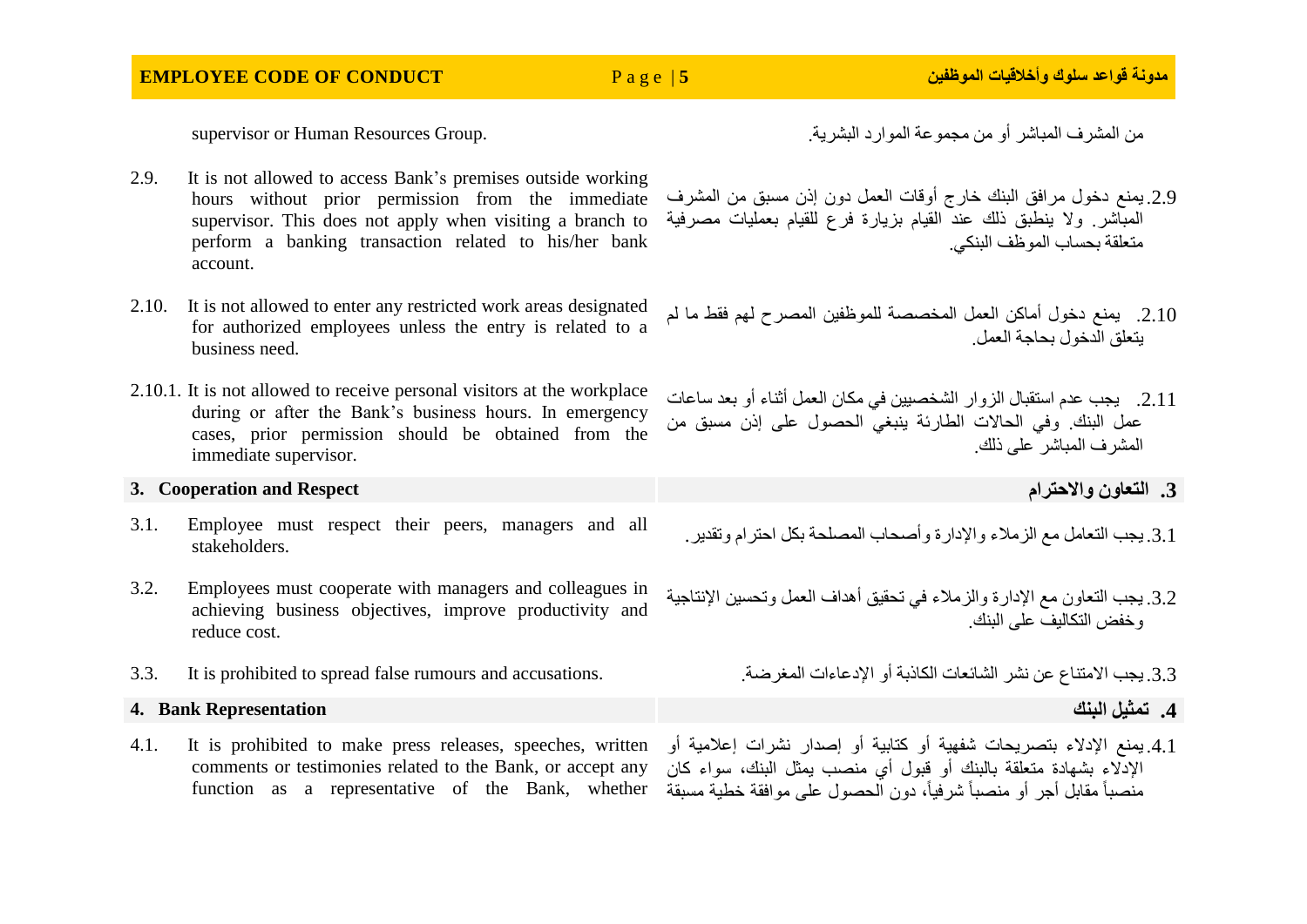## **EMPLOYEE CODE OF CONDUCT** P a g e | **6 الموظفين وأخالقيات سلوك قواعد مدونة**

remunerated or honorary, without a prior written approval from the Bank.

- 4.2. يجب عدم الإساءة إلى سمعة البنك من خلال تصريحات أو تعليقات باستخدام 4.2. It is prohibited to harm the Bank's reputation through comments in social media, the press or any other means.
- 4.3. It is mandatory to cooperate with pre-authorized internal and external investigations, audits and regulatory examinations in an accurate, honest and timely manner.
- 4.4. It is prohibited to directly contact regulatory agencies on behalf of the Bank, and must use the official channels in the Compliance Group, except if authorized to do so.
- 4.5. It is prohibited to give testimony about the Bank or its policies or business practices in a legal proceeding not involving the Bank as a party.
- 4.6. It is prohibited to use the Bank's name or logo for selfidentification in non-work related social media, social forums or the press.

### **5. Conflict of Interest المصالح تضارب .5**

- 5.1. يمنع استغلال الوظيفة أو المنصب في البنك لتحقيق مكاسب شخصية، والتي S.1. It is prohibited to use the job or position in the Bank for personal gains that is detrimental to the interests of the Bank or its stakeholders.
- favourable terms to any client, colleague, relative, or any
- وسائل اإلعالم أو منصات التواصل االجتماعي وغيرها من قنوات االتصال المختلفة.
- .4.3 يجب التعاون في ما تم الترخيص له من التحقيقات الداخلية والخارجية وعمليات المراجعة والتدقيق ومراقبة البنوك وتقديم معلومات صادقة ودقيقة وفي الوقت المطلوب.
- .4.4 يمنع التواصل مع الجهات التنظيمية بالنيابة عن البنك إال من خالل القنوات المعتمدة للتواصل في إدارة االلتزام إال في حال وجود تصريح مسبق للموظف للقيام بذلك.
- .4.5 يمنع اإلدالء بأي شهادة حول البنك أو سياسات أعماله العامة أو ممارساته التجارية في دعاوى قانونية ال تشمل البنك كطرف.
- 4.6 يمنع استخدام اسم البنك أو شعار ه للتعريف بالنفس في الأوساط الاجتماعية ووسائل اإلعالم، والتي ال عالقة لها بمجال عمل البنك.

- من شأنها الضرر بمصالح البنك أو أصحاب المصلحة.
- 5.2. يمنع إساءة استخدام الصلاحيات لمنح شروط تفضيلية لأي عميل أو زميل أو 5.2. It is prohibited to misuse one's authority to grant more قريب أو ألي طرف ثالث.

من البنك.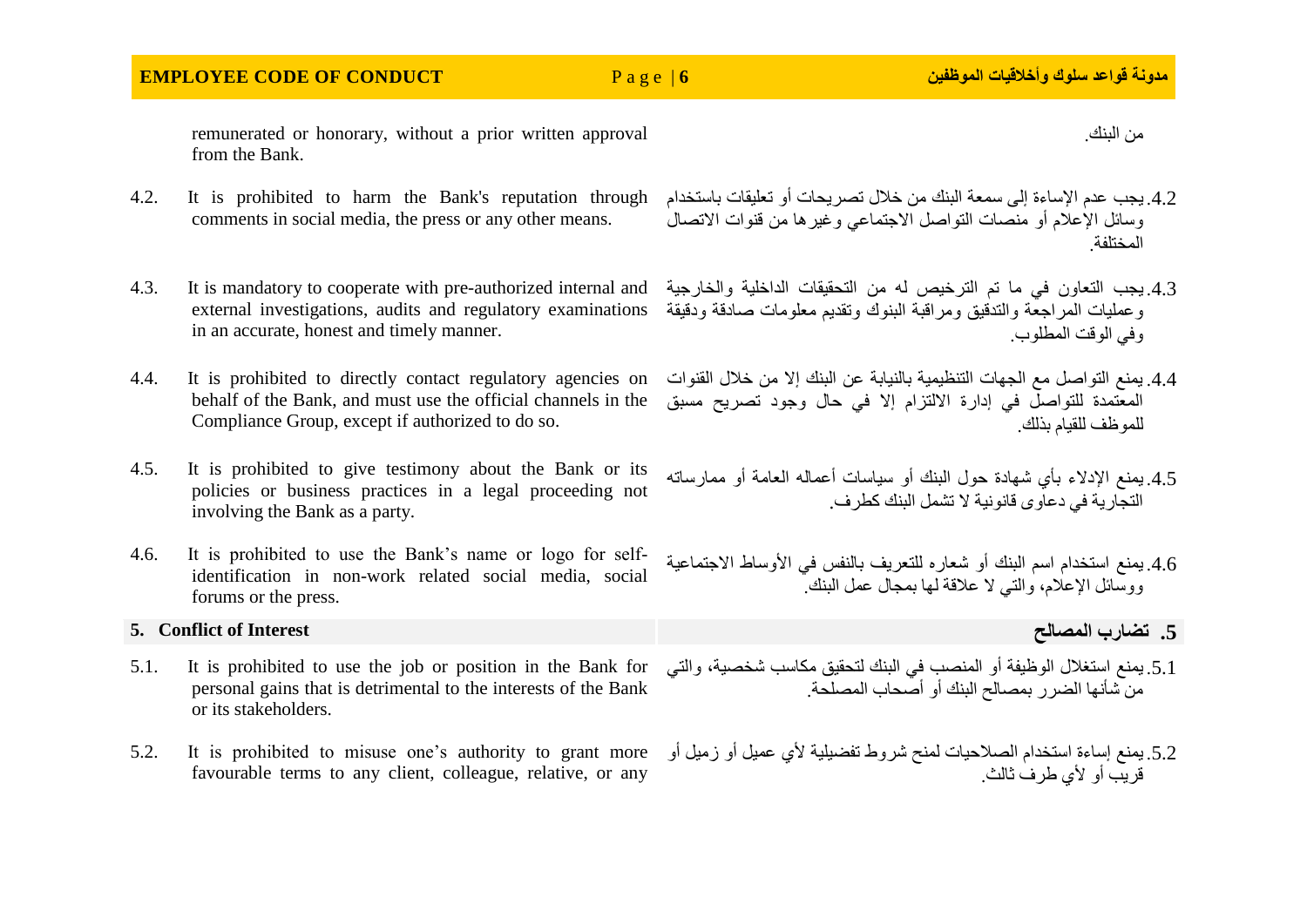other third party.

- 5.3. It is prohibited to hold directorships in any organization, whether it is a commercial entity or not, without the prior written approval of the Bank.
- 5.4. يجب إبلاغ إدارة البنك إذا كان أي من الأقارب يعمل لدى البنك وذلك حسب 5.4. Employees should inform the Bank of other employed relatives using the designated forms.
- 5.5. It is not allowed to enter into contractual engagement in any professional, technical, or academic activities, other than the Bank's official duties, and irrespective whether such activity involves a fee or not, without the prior written approval of the Bank. This applies to engagement within and outside working hours.
- 5.6. During employment at the Bank, it is prohibited to gain any profit or benefit either directly or indirectly from knowledge acquired from working at the Bank.
- 5.7. It is prohibited to act in self-interest, whether direct or indirect, when negotiating/concluding agreements, tenders or contracts that are related to the Bank's business.
- 5.8. It is prohibited to accept any form of inducement from reason for the inducement does not conform to strict professional practices. This includes out-of-office or out of working hours offers of social functions, meals or travel but exclude invitation to social events of a public nature.
- .5.3 يمنع شغل عضوية مجلس إدارة في أي مؤسسة أو جهة تجارية أو خالف ذلك، دون موافقة خطية مسبقة من البنك.
- النماذج الخاصة بذلك.
- .5.5 يمنع الدخول في اتفاقية تعاقدية في أي أنشطة مهنية أو تقنية أو أكاديمية، غير الواجبات الرسمية في البنك، سواءً كانت هذه الأنشطة مقابل أتعاب أو بلا أتعاب، دون الحصول على الموافقة الخطية المسبقة من البنك. وينطبق ذلك على الأنشطة خلال أو خارج ساعات الدوام الرسمي للبنك.
- .5.6 أثناء العمل لدي البنك، يمنع الحصول على أي ربح أو أية منفعة مباشرة أو غير مباشرة من المعرفة والخبرة المكتسبة من العمل لدي البنك.
- 5.7. يمنع العمل للمصلحة الذاتية سواء كانت مباشر ة أو غير مباشر ة عند التفاوض أو إكمال االتفاقيات أو إرساء المناقصات أو العقود المتعلقة بأعمال البنك.
- customers, suppliers or any other parties, if the underlying .5.8 يمنع قبول أي شكل من أشكال التأثير من جانب العمالء أو الموردين أو أية جهة أخرى لديها تعامالت مع البنك أو تسعى إلى التعامل تجارياً مع البنك إذا كان أسلوب التأثير خارج طبيعة العالقة المهنية البحتة. ويشمل ذلك قبول الدعوات إلى الحفالت والسفر والوالئم خارج المكتب وأوقات العمل. وال يشمل ذلك المناسبات االجتماعية العامة.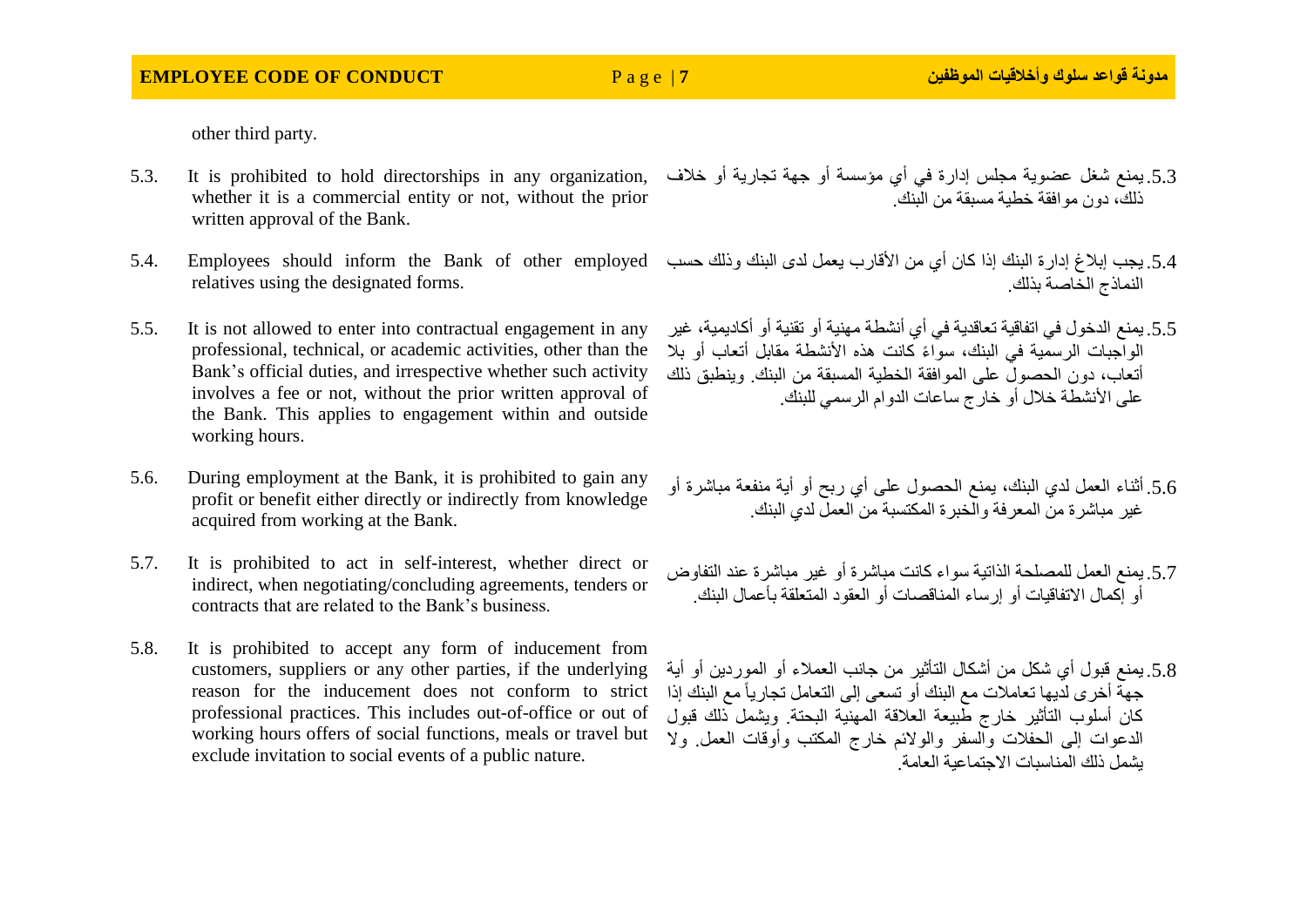### **EMPLOYEE CODE OF CONDUCT** P a g e | **8 الموظفين وأخالقيات سلوك قواعد مدونة**

- 6.1. It is prohibited to borrow or lend or provide financial guarantees from/to any of the Bank's employees, customers, contractors, and other stakeholders.
- 6.2. Obligations towards third-party debts should be settled promptly.
- 6.3. It is prohibited to be involved in any unauthorized transactions (commercial or otherwise) on the accounts of other employees or any other third party.
- 6.4. Intentional use of official expense accounts for personal purposes or misuse of job-related privileges for the benefit of others represent misappropriation of the Bank's funds.

### **.7 المنافسة الحرة Competition Free 7.**

- 7.1. Employees, especially those who work in sales or front line jobs, should use only fair and honest sales and negotiating methods and avoid any sales practices that could be misconstrued as an attempt to impose undue pressure on or coerce a client into obtaining a product or service from the Bank as a condition of closing a sale.
- 7.2. يجب تجنب أية مناقشات و/أو اتفاقيات غير نزيهة وغير تنافسية مع Samployees should avoid any collusive, anti-competitive مع discussions and/or agreements with competitors.
- **8. Confidentiality, Proprietary Information and Information Security**
- 8.1. During work at the Bank the employee is exposed to a وتعتبر . 2 s.1. During work at the Bank the employee is exposed to a
- .6.1 يمنع اإلقراض أو االقتراض من أو كفالة أي من موظفي البنك أو عمالئه أو مقاوليه أو غيرهم من أصحاب المصلحة.
	- .6.2 ينبغي تسديد الإلتز امات والديون المستحقة تجاه أي طر ف ثالث دون تأخير.
- 6.3. يجب عدم المشاركة في أية عمليات غير مصرح بها (تجارية أو غير تجارية( على حسابات موظفين آخرين أو أي طرف ثالث آخر.
- .6.4 يُعد الاستخدام المتعمد لحسابات المصبار يف الر سمية للبنك لأغر اض شخصية أو تجيير الامتيازات الوظيفية لصالح الغير اختلاساً لأموال البنك.

- .7.1 يجب على الموظفين، وخصوصاً ممن يعمل في مجال المبيعات أو التعامل المباشر مع العمالء، استخدام أساليب المبيعات والتفاوض العادلة والنزيهة وتجنب أسلوب المبيعات الذي يُمكن أن يفسر بأنه محاولة لفرض الضغوط غير المبررة من أجل إجبار العميل على الحصول على منتج أو خدمة من البنك كشرط إلتمام صفقة البيع.
- المنافسين.
	- **.8 سرية وأمن وملكية المعلومات**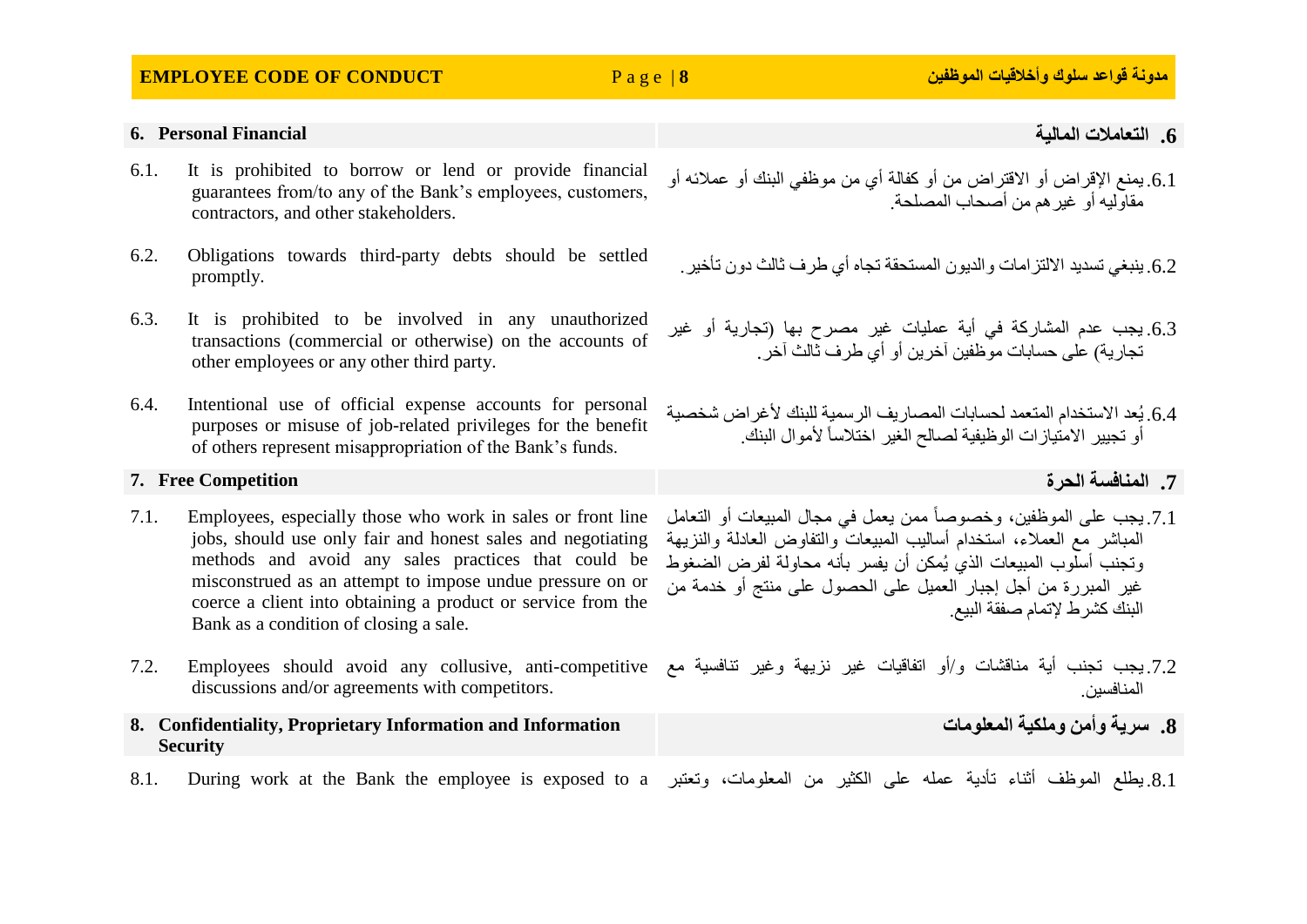### **EMPLOYEE CODE OF CONDUCT** P a g e | **9 الموظفين وأخالقيات سلوك قواعد مدونة**

substantial amount of information. This information is a critical asset for the Bank and owned by the Bank. Such proprietary information include, but not limited to, stakeholders' personal data, transactions, accounts, products, business and financial analysis and plans, systems, innovations, technologies, policies, procedures and trade secrets.

Such information must be preserved and used for Bank's business only and any unauthorized use of proprietary information is prohibited.

- 8.2. It is prohibited to collect, record, publish, or communicate without the written approval of the Bank.
- 8.3. Employees must commit to the classification of information, data and e-mails according to the prevailing information security policies into Public, General Business, Confidential, or Secret information. These policies determine the scope of distribution or access to such information and messages.
- 8.4. Confidential information should be maintained in a manner that only authorized personnel can have access to it.
- 8.5. Envelopes, postal services or e-mails marked as confidential should be used when exchanging confidential information within the Bank.
- 8.6. Passwords, codes and other credentials to access systems or fortified vaults and rooms must be kept confidential and not

المعلومات من االصول الهامة للبنك وهي ملك للبنك وتصنف على أنها معلومات ملكية. وتشمل معلومات الملكية، على سبيل المثال ال الحصر، بيانات عن العمالء والموظفين وغيرهم من أصحاب المصلحة، ومعلومات عن التعاملات والحسابات والمنتجات وخطط العمل والاستر اتيجيات والتحليل المالي والأنظمة والاختراعات والتقنيات والسياسات والاجراءات والأسرار التجارية.

يجب الحفاظ على هذه المعلومات واستخدامها ألغراض أعمال البنك فقط ويمنع استخدامها ألية أغراض أخرى بدون تصريح مسبق.

- information related to Bank's work to any third party ألي طرف ثالث داخل أو خارج البنك دون الحصول على الموافقة الخطية .8.2 يمنع تجميع أو تسجيل أو نشر أو أيصال أي معلومات خاصة بأعمال البنك من البنك.
	- 8.3. يجب الإلتز ام بتصنيف المعلومات والبيانات ورسائل البريد الإلكتروني حسب سياسة أمن المعلومات المعتمدة إلى معلومات عامة، داخلية، سرية، أو سرية للغاية. وتحدد هذه السياسة نطاق توزيع واالطالع على تلك المعلومات والرسائل.
	- .8.4 يجب حفظ المعلومات السرية بطريقة تمكن الموظفين المرخص لهم فقط باالطالع عليها.
	- 8.5. يجب استخدام المظاريف أو الخدمات البريدية أو البريد الإلكتروني المشار عليه بالسرية عند القيام بتبادل معلومات سرية داخل البنك.
	- .8.6 يجب المحافظة على سرية أرقام ورموز الدخول الى أنظمة البنك والغرف المحصنة وجميع الأر قام السرية الأخرى وعدم تبادلها وإفشائها للغير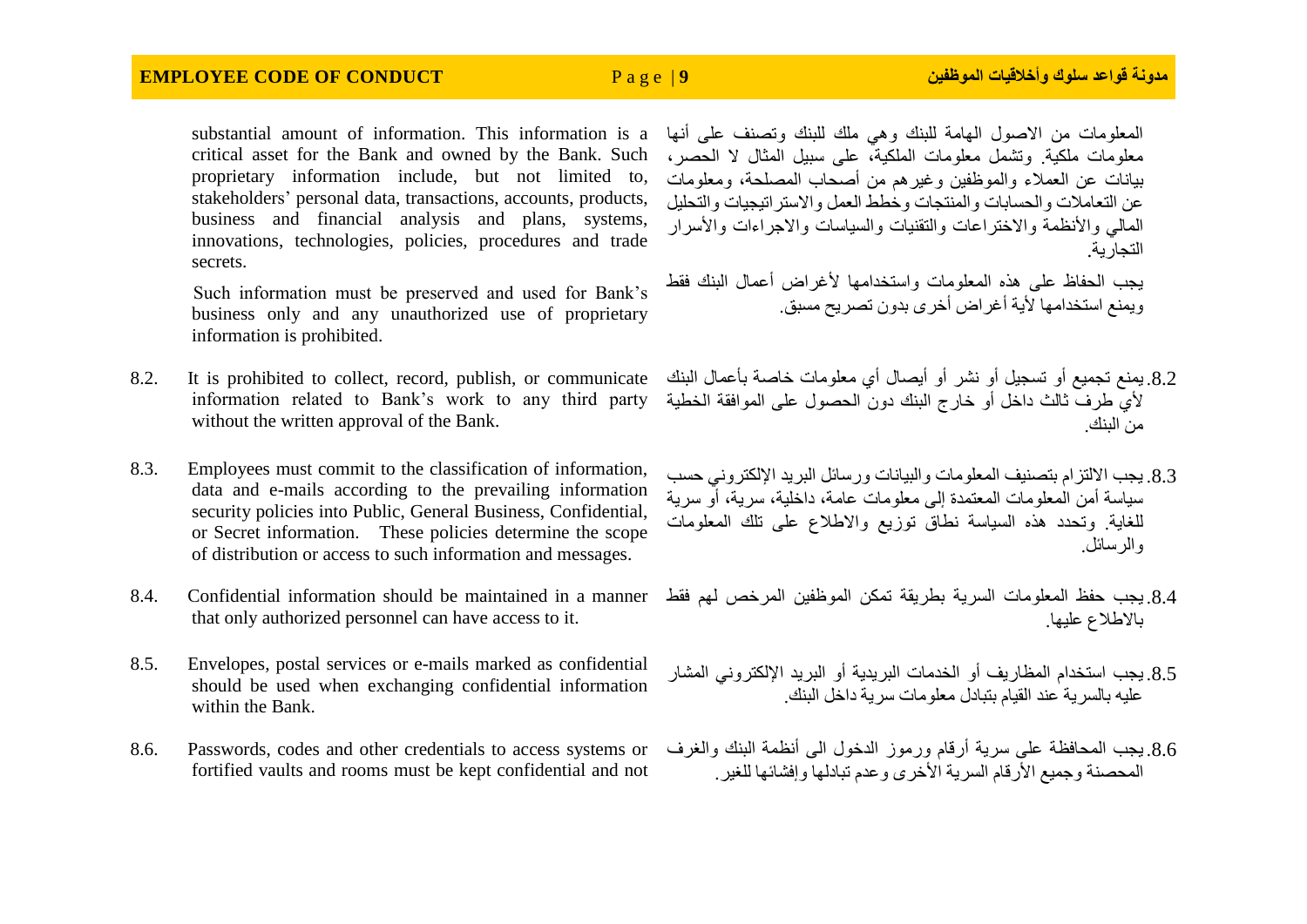shared with others.

- 8.7. It is prohibited to tamper with the security protection of the Bank's technical systems.
- 8.8. يجب عدم الاحتفاظ بأية وثائق أو تقارير أو معلومات تتعلق بالبنك أو عملائه S.8. It is prohibited to retain any documents, reports or information related to the Bank, its customers or employees, without prior authorization.
- 8.9. Preventive controls should be taken to avoid unauthorized disclosure of confidential information, including informal discussions of confidential information in public places such as elevators, walkways and public transport.
- 8.10. It is prohibited to send any confidential documents or digital or printed copies outside the Bank.
- 8.11. Employees who have access to the Bank's remote systems or who are authorized to use any other portable devices to perform the Bank's business must comply with additional security measures to prevent disclosure of confidential information.
- 8.12. Employees must not disclose confidential information to other employees or to supervisory bodies or to external lawyers and/or consultants, except in the following cases:
	- If the recipient has a legitimate need for such information, licensed to obtain it and related to the responsibilities of his/her business, in accordance with the governing
- 8.7. يمنع العبث بالحماية الأمنية الخاصة بأنظمة البنك التقنية.
- أو موظفيه دون الصالحية المسبقة للقيام بذلك.
- .8.9 يجب اتخاذ ضوابط وقائية لتفادي التسريب غير المصرح به للمعلومات السرية مثل عدم مناقشة معلومات سرية في أماكن عامة مثل المصاعد والممرات والمواصالت العامة.
- information or records to personal emails or to any external اإللكتروني الشخصي أو اي بريد الكتروني خارجي أو باستخدام التخزين emails or through cloud or file sharing services or take السحابي أو عن طريق خدمات مشاركة الملفات أو أخذها رقمية أو مطبوعة .8.10 يمنع إرسال أي مستندات، أو سجالت أو معلومات سرية الى البريد خارج البنك.
	- .8.11 للموظفين الذين يملكون أجهزة كمبيوتر محمولة أو الذين يستطيعون الوصول لأنظمة البنك عن بعد أو المرخص لهم باستخدام أي أجهز ة محمولة أخرى لتأدية أعمال البنك، يجب االلتزام باجراءات أمنية إضافية للحيلولة دون الكشف عن معلومات سرية.
	- .8.12 يجب عدم اإلفصاح عن المعلومات السرية لمنسوبين آخرين أو للجهات اإلشرافية والرقابية أو للمحاميين الخارجيين و/أو المستشارين، إال وفق الحاالت التالية:
	- إذا كان للمتلقي حاجة مشروعة من تلك المعلومة وكان مرخص له الحصول عليها ومرتبط ذلك بمسؤوليات عمله/خدمته، وفقا للتعليمات المنظمة لذلك. ً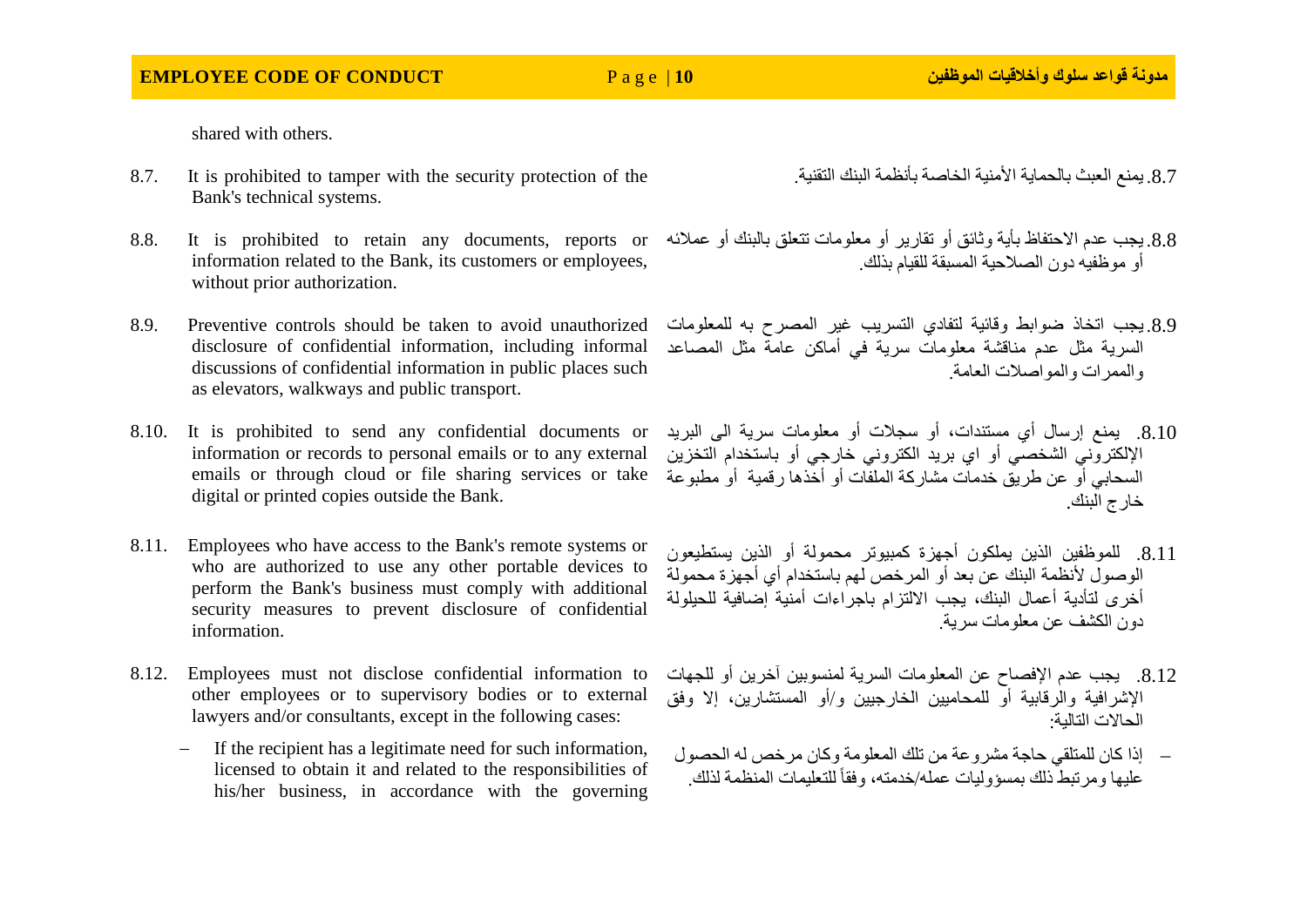instructions.

- No harm will be caused by disclosure of this information.
- The disclosed information should be within the authorized limits.
- 8.13. When employment at the Bank ends, any customer or other proprietary information the employee has in his/her possession should be returned to the Bank.
- 8.14. After employment at the Bank ends, employees should عند انتهاء الخدمة، يجب الاستمرار بالمحافظة على سرية المعلومات المعطومات المعلومات المعادمة بيجب الاستمرار بالمحافظة على سرية المعلومات المعطومات continue to safeguard the confidentiality of customer and employee information, and all other propriety information, and protect the confidentiality of the Bank's business indefinitely.
- names, lists, profiles data, etc., after assuming new jobs with other employers.

9.1. Employees may sometimes be privy to confidential information concerning the affairs of the Bank, a client, a potential client, a supplier, other stakeholders or another company which securities are publicly traded on a stock exchange. This knowledge is referred to as "Insider Information." Possession of insider information is legal for authorized persons, but the misuse of it is illegal. If an employee has access to insider information, he/she should clearly recognize this distinction.

- أن تكون معلومات الفصح وفق الحدود المصرح بها.
- .8.13 يجب عند ترك العمل بالبنك إعادة أية معلومات بحوزة الموظف عن عمالء البنك أو أية معلومات ملكية أخرى.
- الخاصة بالعمالء والموظفين وغيرها من معلومات الملكية وحماية سرية أعمال البنك بشكل مطلق.
- 8.15. يمنع استخدام معلومات العملاء بما في ذلك أسماء وقوائم وبيانات العملاء S.15. It is prohibited to use customer information, including عند التحاقهم بعمل جديد.
- **.9 المعلومات الداخلية Information Insider 9.**
	- .9.1 قد يطلع الموظفين أحياناً على المعلومات الداخلية السرية المتعلقة بشؤون البنك أو العمالء أو العمالء المحتملين أو الموردين أو غيرهم من أصحاب المصلحة أو أي شركة أخرى يتم تداول أسهمها علناً في بورصة الأوراق المالية. ويشار إلى هذه المعرفة بالمعلومات الداخلية. تعتبر حيازة المعلومات الداخلية قانونية للمصرح لهم، لكن إساءة استخدامها غير قانونية. وإذا كان الموظف لديه تفويض بالوصول إلى المعلومات الداخلية للبنك فيجب أن يكون قادر أ على التمييز بين حيازة المعلومة وإساءة استخدامها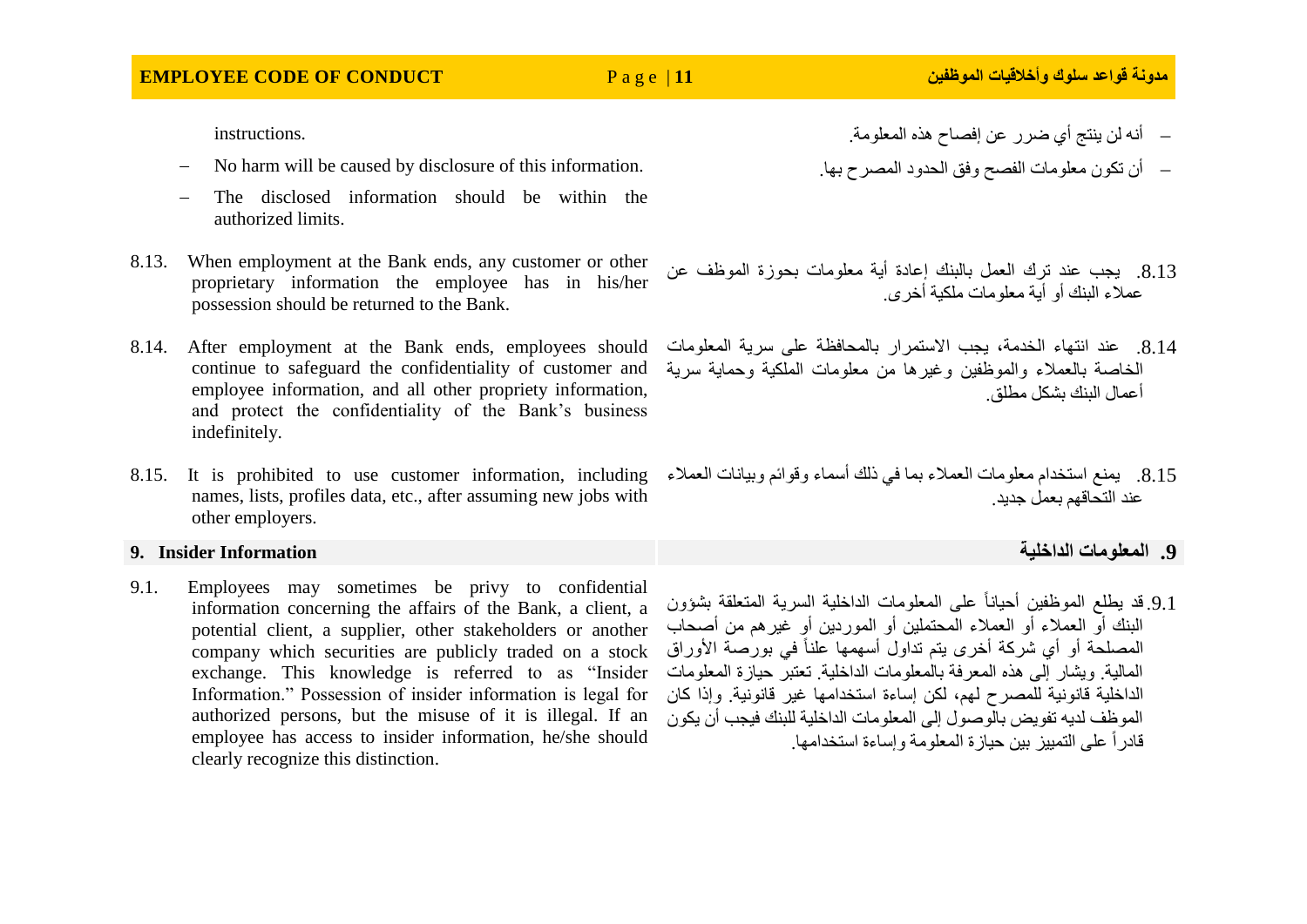- 9.2. It is prohibited to use insider information gained through work at the Bank to trade in stocks or securities directly or indirectly or through the power of attorney, or arrange a trading transaction in which one of the parties is a person with whom an employee of the bank has a family, business or contractual relationship or any other person acting on his behalf, or to give recommendations to do so. It is not allowed to invest or make commercial decisions (unrelated to the bank business) based on insider information acquired from the bank, as such action is considered illegal and punishable by law. If an employee believes that s/he has access to insider information, s/he should not trade in such securities. If however the employee has traded in such securities prior to joining the Bank, s/he should inform the Compliance Group.
- 9.3. Insider information should not be discussed, sought, accessed or passed on to any other employee or unauthorized person either inside or outside the Bank unless the exchange of such information serves the purposes of the Bank.
- 9.4. It is prohibited to take, or encourage others to take, any action that may make a false impression of any investment, price or value of something by using or leaking insider information to obtain personal benefits for their own account or for third parties.

10.1. Employees should keep on their desk only the documents that are currently being processed. Other documents must be kept in a drawer or preferably under locked custody.

- .9.2 يمنع استخدام المعلومات الداخلية التي تم اكتسابها عن طريق العمل بالبنك للتداول بصورة مباشرة أو غير مباشرة أو عن طريق توكيل الغير أو بترتيب صفقة تداول يكون أحد أطرافها شخص تربطه بأحد منسوبي البنك عالقة عائلية أو عالقة عمل أو عالقة تعاقدية أو رتب لوكيله أو أي شخص آخر يتصرف بالنيابة عنه في الأسهم أو الأوراق المالية لأحد الشركات المدرجة أو إعطاء توصيات للقيام بذلك بناءً على معلومات داخلية اطلعوا عليها بحكم عملهم/خدمتهم في البنك. لا يسمح بالاستثمار أو اتخاذ قرارات تجارية لا علاقة لمها بعمل البنك بناءً على معلومات تم اكتسابها مِن البنك، إذ أن عمل كهذا يعتبر مخالف ويعاقب عليه القانون، وإذا اعتقد أي من منسوبي البنك بأنه اطلع على معلومات داخلية فإنه لا يجوز له التداول بالأوراق المالية بناءً على تلك المعلومات. وفي حال تداول أو امتالك هذه األوراق المالية قبل االلتحاق البنك يجب إشعار مجموعة االلتزام بها.
- .9.3 ال يجوز مناقشة أو السعي للحصول أو االطالع على المعلومات الداخلية أو تمريرها ألي موظف آخر أو شخص غير مرخص سواء داخل البنك أو خارجه إال إذا كان تبادل هذه المعلومات يخدم أغراض البنك.
- 9.4. يجب عدم القيام بأي فعل أو المشاركة أو تشجيع الآخرين في أي سلوك قد يُحدث انطباعاً خاطئاً عن أي استثمار أو سعر أو قيمة شيء ما من خالل استخدام المعلومات الداخلية أو تسريبها للحصول على منافع شخصية لحسابه الخاص أو ألطراف أخرى.

**.10سياسة المكتب النظيف Policy Desk Clean 10.**

.10.1 يجب على الموظف أال يضع على مكتبه إال الوثائق التي يعمل عليها حالياً. ويجب عليه الاحتفاظ بالوثَائق الأخرى في أدراج المكتب، ويفضل أن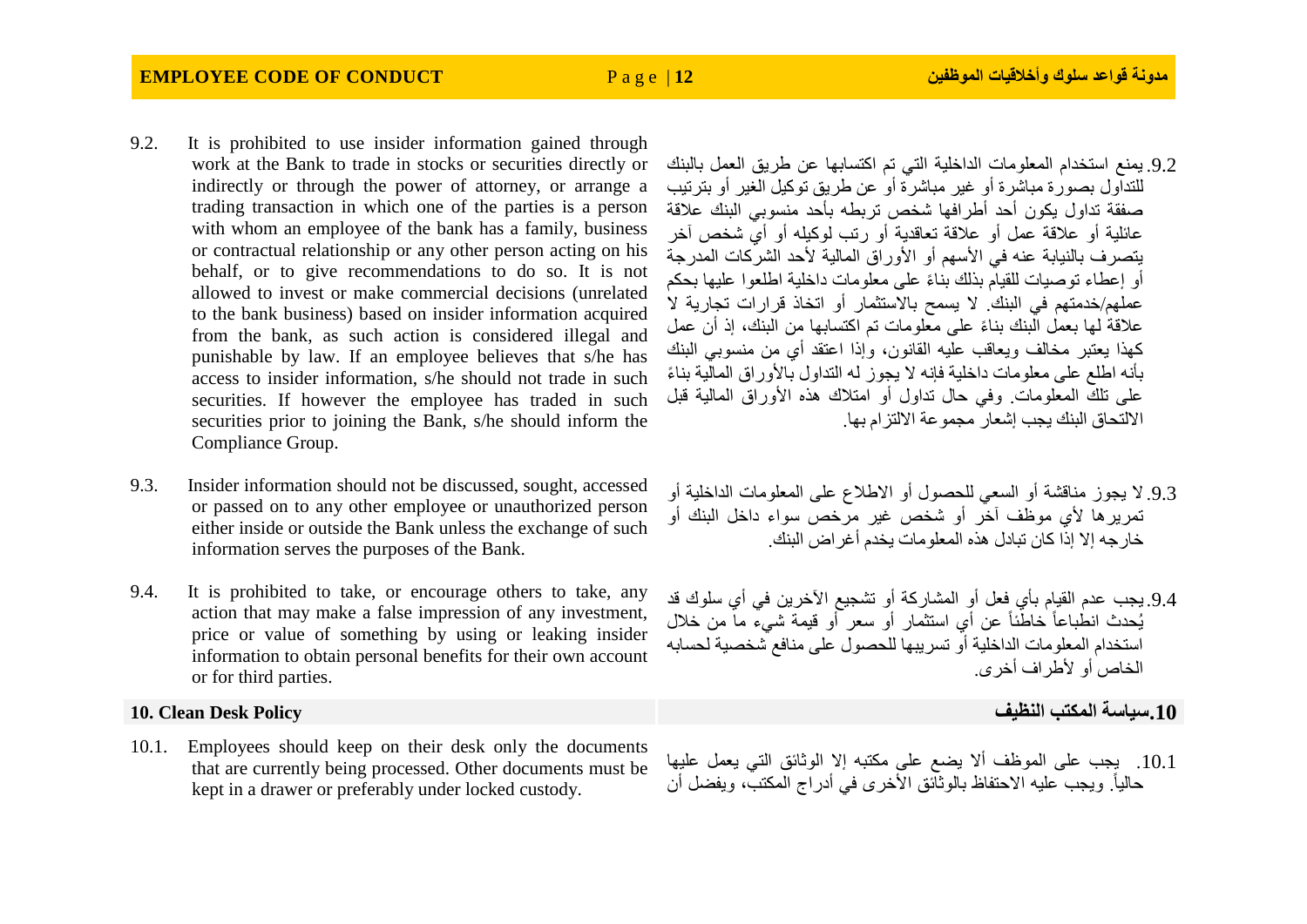### **EMPLOYEE CODE OF CONDUCT** P a g e | **13 الموظفين وأخالقيات سلوك قواعد مدونة**

يتم االحتفاظ بها في خزائن أو أدراج مغلقة.

- 10.2. Employees should log-off their workstation terminal when leaving their desk.
- 10.3. Employees should shred unwanted documents that contain confidential information.
- 10.4. Before leaving office, employees should file all processed transactions and documents in their respective files and keep them in locked cabinets. They should keep their desk drawers locked.
- resistant cabinets overnight.

### **.11الملكية الفكرية Property Intellectual 11.**

- 11.1. It should be understood that upon leaving the Bank, the intellectual property of any work provided to the Bank or obtained during the use of the Bank's resources remains the sole property of the Bank.
- 11.2. It is prohibited to copy software programs licensed to the Bank or avail it to others outside the Bank, except as permitted by the copyright or licensing agreement.
- 11.3. It is required to follow the specific terms of the licensing agreement issued by the publisher of any computer software used in the course of business or on a computer owned by

.10.2 يجب على الموظف إغالق جهاز الحاسب عند ترك مكتبه.

- .10.3 يجب على الموظف إتالف المستندات التي تحتوي على معلومات حساسة وال يوجد حاجة لالحتفاظ بها عن طريق آلة تقطيع الورق.
- .10.4 يجب على الموظف أن يضع كافة المعامالت والوثائق المنجزة في ملفات مخصصة لكل منها واالحتفاظ بها في خزائن مغلقة قبل ترك مكتبه. وينبغي أن بقفل الأدر اج المكتبية قبل مغادر ته المكتب.
- 10.5. All customers' security documents should be kept in fire-.10.5 يجب حفظ كافة وثائق الضمانات المقدمة من العمالء في خزائن مقاومة للحريق أثناء الليل.

- .11.1 يجب اإلدراك أنه عند ترك الخدمة بالبنك فإن الملكية الفكرية ألي أعمال تم تقديمها للبنك أو تم الحصول عليها أثناء استخدام موارد البنك ستبقى ملكيتها حصرية للبنك.
- .11.2 يمنع نسخ البرامج المرخصة للبنك وإتاحتها لالستخدام من قبل آخرين باستثناء ما تسمح به اتفاقية الحقوق القانونية أو الترخيص.
- .11.3 يجب اتباع الشروط المحددة في اتفاقية الترخيص الصادرة عن الناشر ألية برامج كمبيوتر مستخدمة في أعمال البنك أو على حاسبات آلية مملوك للبنك.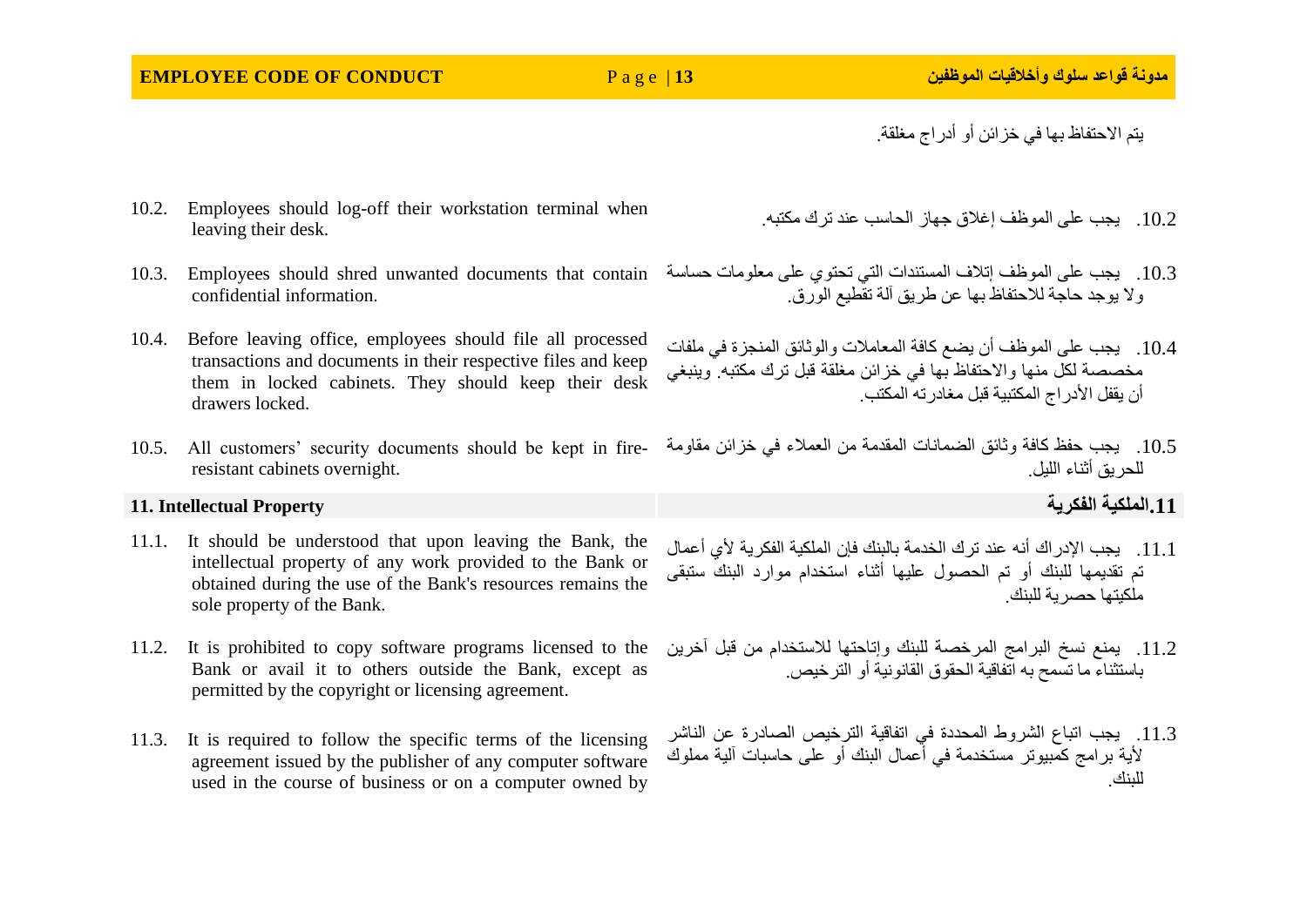| <b>EMPLOYEE CODE OF CONDUCT</b> |  |  |
|---------------------------------|--|--|
|---------------------------------|--|--|

the Bank.

- 11.4. يمنع تثبيت أو استخدام أية برامج حاسب آلي غير مرخصة من البنك 11.4. It is prohibited to install or use any software not licensed for use by the Bank on any Bank-owned computer. للاستخدام على الأجهز ة المملوكة للبنك.
- for non-official personal purposes.

### **12. Anti-Money Laundering and Combating Terrorism Financing**

- 12.1. Employees should comply with Anti-Money Laundering and Combating Terrorism Financing regulations issued by SAMA.
- 12.2. It is prohibited to be engaged in any activity that can in away facilitate money laundering or terrorist financing transactions.
- 12.3. It is prohibited to alert or suggest to stakeholders, employees or others that their activities are suspected of being investigated by the Bank or that have been or will be reported to the competent authorities.

### **13. Anti-Bribery and Corruption والفساد الرشوة مكافحة.13**

- 13.1. It is prohibited to be engaged in any form of moral or administrative corruption and the use of suspicious or illegal means to accomplish work.
- 13.2. يجب عدم إساءة استعمال السلطة أو الصلاحيات الوظيفية واستغلال 13.2. It is prohibited to abuse the authorities delegated to the employee's job and position.
- 
- 11.5. يمنع استخدام الأدوات المكتبية الخاصة بالبنك أو غيرها من ممتلكات I1.5. It is prohibited to use Bank stationery or other Bank property البنك لأغر اض أخرى غير رسمية.

**.12مكافحة غسل األموال وتمويل اإلرهاب**

- .12.1 يجب االلتزام بتطبيق نظام مكافحة غسل األموال وتمويل اإلرهاب، وتعليمات البنك المركزي السعودي بهذا الشأن.
- .12.2 يمنع القيام بأية أنشطة من شأنها المساعدة في معامالت غسل أموال أو تمويل إرهاب.
- 12.3. يجب عدم التنبيه أو التلميح لأصحاب المصلحة أو الموظفين أو غيرهم بأنه تم االشتباه بأنشطتهم التي تكون تحت التحقيق من قبل البنك أو التي تم أو سيتم التبليغ عنها للجهات المختصة.

- 13.1. يجب عدم اللجوء إلى أي شكل من أشكال الفساد الأخلاقي أو الإداري وعدم استخدام وسائل مشبوهة أو غير مشروعة إلنجاز األعمال.
- النفوذ.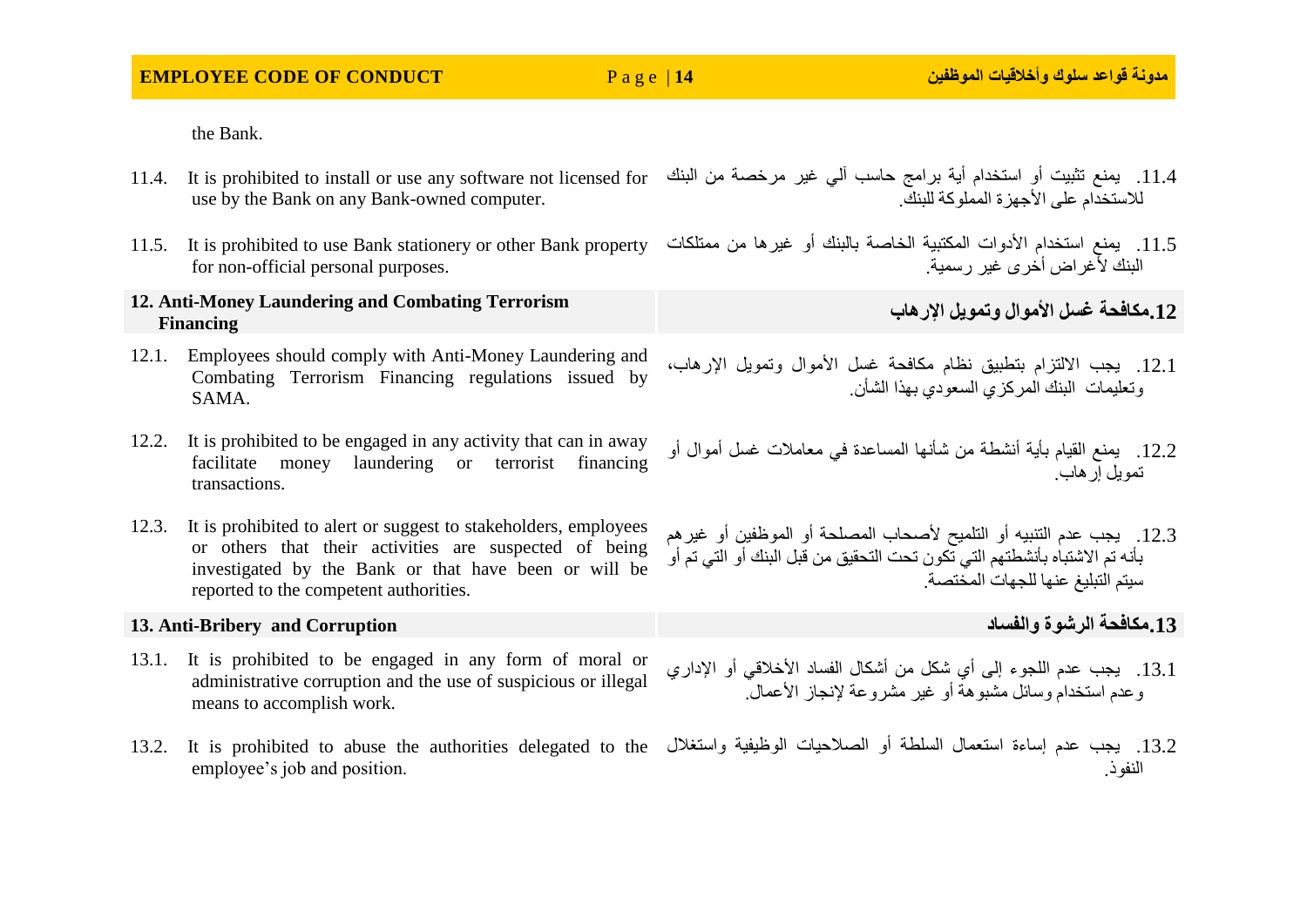### **EMPLOYEE CODE OF CONDUCT** P a g e | **15 الموظفين وأخالقيات سلوك قواعد مدونة**

- 13.3. It is prohibited to be engaged in any act that could be interpreted as seeking, receiving or dispensing a bribe or a suspicious payment.
- 13.4. It is prohibited to be engaged in any act of favouritism while performing work tasks and responsibilities.

### **.14قبول الهدايا Gifts Receiving 14.**

- 14.1. The employee should not ask for or accept any gift, invitation or service, whether it is to the employee or to a relative, by a person or an organization that has a relationship or seeks to have a relationship with the bank, or if it has a direct or indirect impact on the objectivity in carrying out job tasks, or may influence decisions or impose an obligation to accept something in return.
- 14.2. The employee must consider the value, nature and timing of the gift / hospitality offered by others and the assumed intentions behind it.
- is not practically possible to return the gift, or if it is presented to the Bank's employees during official visits and occasions or upon reception of official guests, where protocol and courtesy deems it inappropriate to reject the gift, then the gift may be accepted provided that:
	- $-I$  It is not in cash or in the form of loans or shares or financial derivatives.
	- The gift and its value is what is commonly provided in the occasion, such as but no limited to plaques or promotion
- .13.3 يجب عدم االنخراط في أي عمل يمكن أن يفسر بأنه يسعى للحصول على أو تلقى أو منح رشوة أو دفعة مالية مريبة.
- .13.4 يجب عدم قبول المحسوبية أو الواسطة في أداء مهمات العمل ومسؤولياته.

- .14.1 يجب عدم طلب أو قبول أي هدية أو دعوة أو خدمة سواء كانت للموظف أو الأحد أقاربه من شخص، أو ً منظمة لها علاقة أو تسعى إلى أن يكون لها عالقة مع البنك، بحيث يمكن أن يكون لها تأثير مباشر أو غير مباشر على الموضوعية في تنفيذ المهام الوظيفية، أو من شأنها التأثير على القرارات أو قد تفرض االلتزام بشيء ما ِلقاء قبول ذلك.
- 14.2. يجب الأخذ بعين الاعتبار قيمة وطبيعة وتوقيت الهدية / الضيافة والنوايا المفترضة من ورائها.
- 14.3. إذا كان رفض الهدية من شأنه أن يُسبب إساءة للبنك، أو إذا كان ردها 14 Bank, or if it كان ردها 14.3 غير ممكن من الناحية العملية، أو قُدمت لمنسوبي البنك في الزيارات والمناسبات الرسمية أو عند استقبال ضيوف رسميين مما تقتضي قواعد المجاملة وبروتوكوالت الزيارات والمناسبات قبولها، فيجوز قبول الهدية بشرط مراعاة ما يلي:
	- أال تكون نقدية بأي حال من األحوال، أو على هيئة قروض، أو أسهم أو مشتقات مالية.
	- أن تكون الهدية وقيمتها مما هو متعارف على تقديمه، وذلك بحسب المناسبة التي قدمت فيها وطبيعتها كالدروع أو المواد الدعائية على سبيل المثال ال الحصر.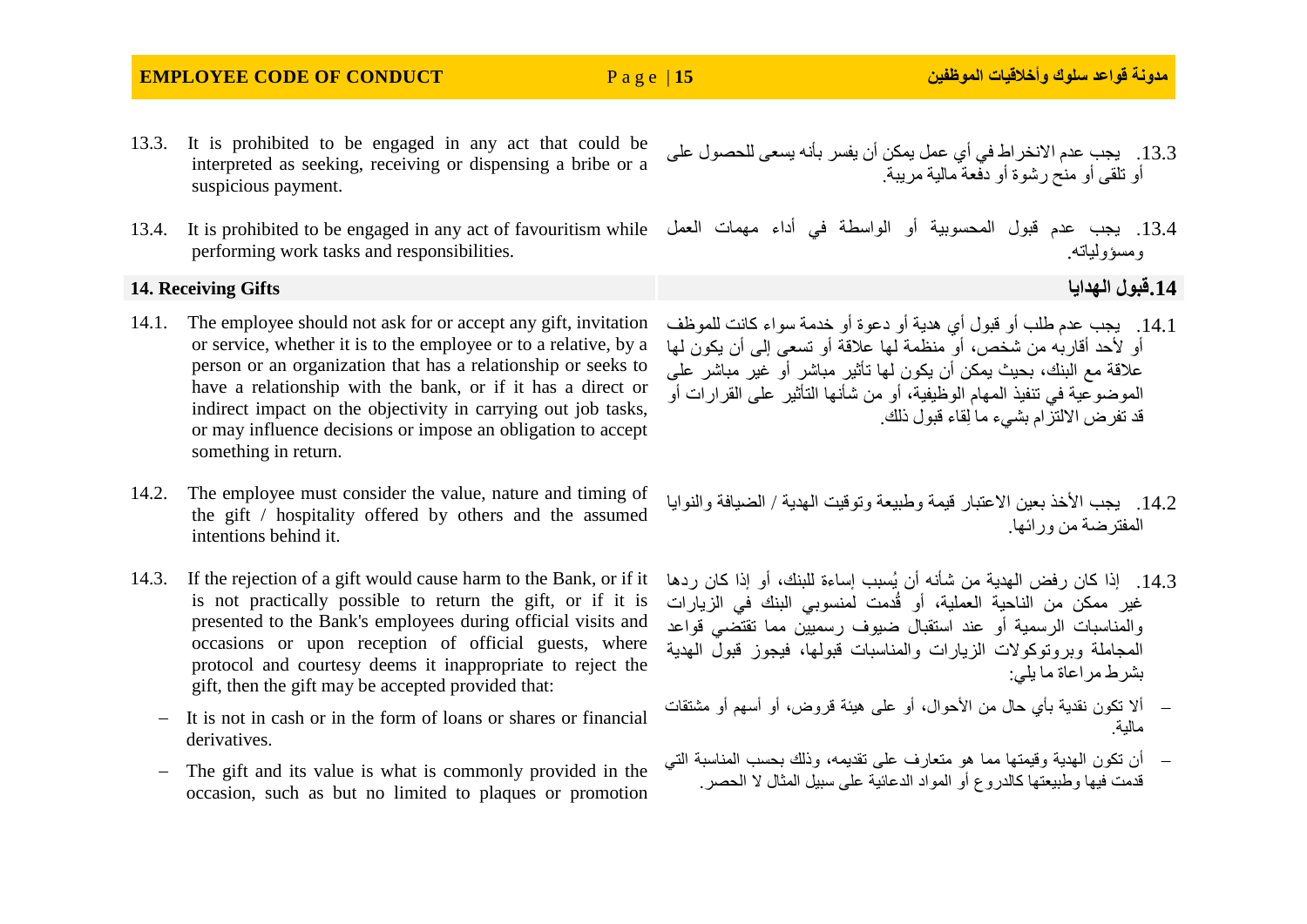material.

- If the gift is a reduction or a waiver of fees, it should relate to an invitation to attend a conference or seminar that enhances knowledge and positively reflects on the Bank's business and does not result in a conflict of interest.
- position in the Bank or provided as a result of working at the bank.
- The gift giver does not seek personal or public interest from the Bank.
- 14.4. In case an employee is unable to refuse the gift, s/he should declare the gift to the Compliance Group with the following information:
	- Description and value of gift.
	- Giver and receiver of gift.
	- Reason for giving/receiving gift.
	- Whether prior written approval was obtained from senior management to accept the gift.
- 14.5. A gift may be accepted from other parties with whom the Bank deals with as a reward for achievement provided the following:
	- The gift should be awarded as part of an announced program whereby it is awarded on a regular basis.
	- Winners are selected along publicly stated criteria.
- في حال كانت الهدية عبارة عن تخفيض أو تنازل عن رسوم، فيجب أن تتعلق بدِّعوة لحضور مؤتمر أو اجتماع بعزز المعرفة وبنعكس إبجابياً على أعمال البنك وال ينشأ عنه تضارب في المصالح.
- أن تكون الهدية المقدمة غير مرتبطة بمنصب متلقي الهدية في البنك أو قُدمت نتيجة للعمل في البنك.
- The gift presented should not be linked to the recipient أال يكون لمقدم الهدية مصلحة خاصة أو عامة يرجو الحصول عليها من البنك أو أحد منسوبيها.

- .14.4 في حالة كان الموظف غير قادر على رفض الهدية، فإنه يجب أن يبلغ مجموعة الالتزام. وينبغي أن يتضمن البلاغ المعلومات التالية:
	- وصف وقيمة الهدية
	- اسم المانح والمتلقي للهدية
		- سبب منح أو تلقي الهدية
- في حال توفرها، الموافقة الخطية المسبقة من اإلدارة العليا بقبول الهدية من عدمها.
- .14.5 يجوز قبول جائزة من الجهات األخرى التي يتعامل معها البنك نتيجة لتحقيقه إنجازاً على ضوء ما يلي:
- أن تكون الجائزة رصدت كجزء من برنامج معلن ومعترف به وبموجبه يتم منحها على أساس منتظم.
	- أن يتم اختيار الفائزين وفقاً لمعايير معلنة.
	- الحصول على موافقة البنك المسبقة على ذلك.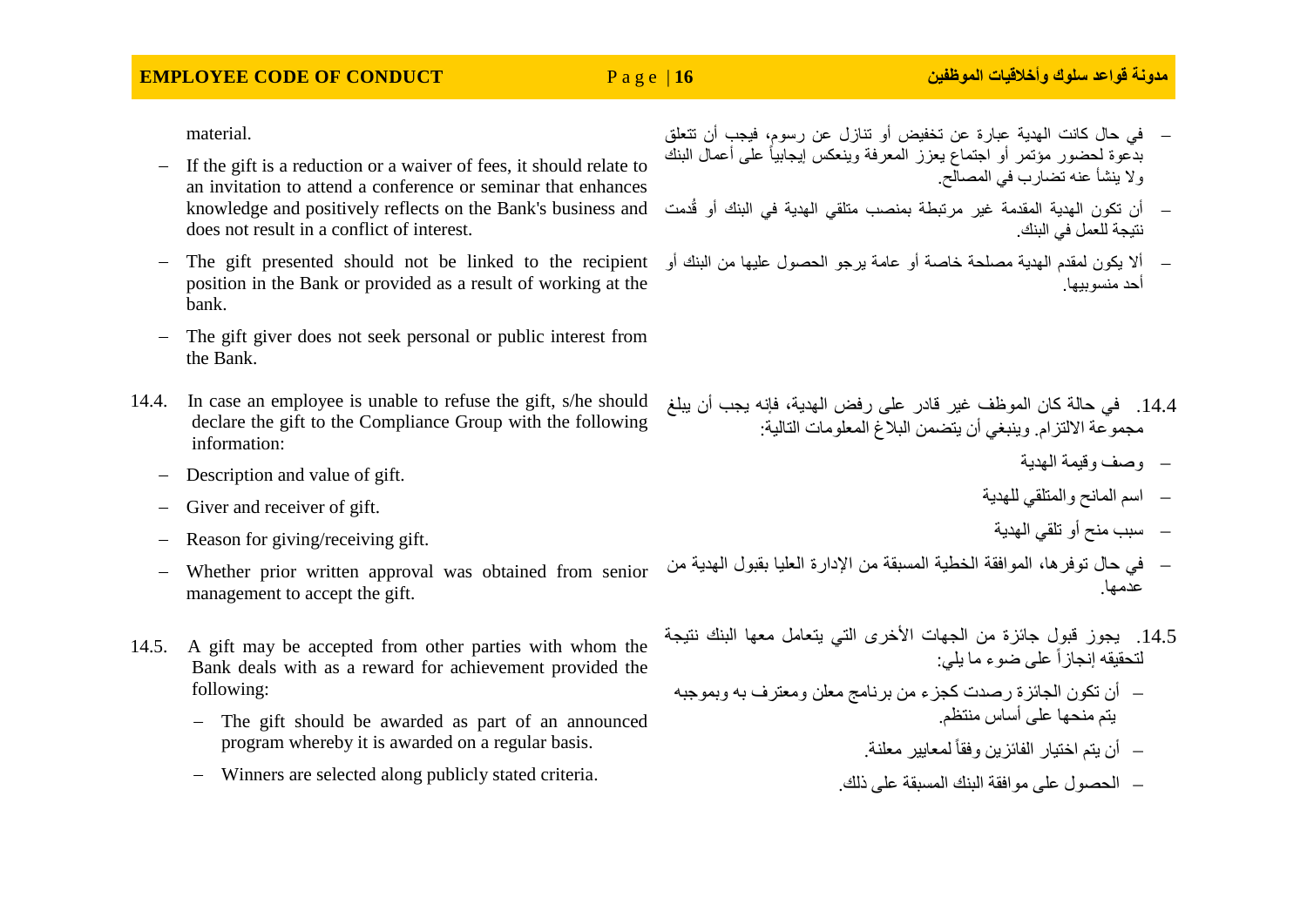- Obtaining a preapproval from the Bank.
- 14.6. It is prohibited to give gifts, prizes and invitations to anyone who has a business relationship with the Bank unless they are pre-authorized.
- have the potential to damage the reputation of the Bank.

### **.15ممتلكات وأصول البنك Asset & Properties Bank 15.**

- 15.1. Employees who hold funds or assets of the Bank under their custody will be personally responsible for the safety of those assets and funds. Employees should ensure that they are used for business purposes only.
- 15.2. The Bank management has the right to inspect and check any Bank assets under employees' custody at any time including the safes and cabinets.
- 15.3. Bank's properties and assets should be protected against any form of misuse.
- 15.4. Bank property should not be removed without obtaining prior written approval from the immediate supervisor and the Safety & Security Department.
- 15.5. The Bank's safes/vaults and secured rooms or other restricted if the job requirements permits such access.

- .14.6 يحظر تقديم الهدايا والهبات والدعوات لمن تربطه عالقة عمل مع البنك إال إذا وجد تصريح بذلك.
- 14.7. يحظر قبول أو طلب الهدايا والمهبات التي تنطوي على إمكانية إلحاق 14.7 lt is prohibited to accept or request gifts and donations that الضرر بسمعة البنك.

- .15.1 يتحمل الموظفين الذين بعهدتهم أموال أو أصول للبنك المسؤولية الشخصية عن سالمة تلك األصول واألموال. ويجب عليهم التأكد من استخدامها لأغر اض أعمال البنك فقط
- .15.2 إلدارة البنك الحق في تفتيش وفحص أصول البنك التي تكون في عهدة الموظفين في أي وقت بما في ذلك الخزائن والمكاتب.
- .15.3 يجب حماية ممتلكات وأصول البنك ضد أي شكل من أشكال إساءة استخدامها.
- .15.4 يمنع نقل أي ممتلكات للبنك دون الحصول على موافقة خطية مسبقة من المشرف المباشر ومن إدارة األمن والسالمة في البنك.
- areas should not be accessed unless authorized to do so and المناطق المحظورة دون تفويض بالقيام بذلك و فقط في حال كان ذلك مرتبط .15.5 يمنع الوصول إلى خزائن البنك أو الغرف المحصنة أو غيرها من بمتطلبات العمل.

**16. Use of Telephone and Fax والفاكس الهاتف استخدام.16**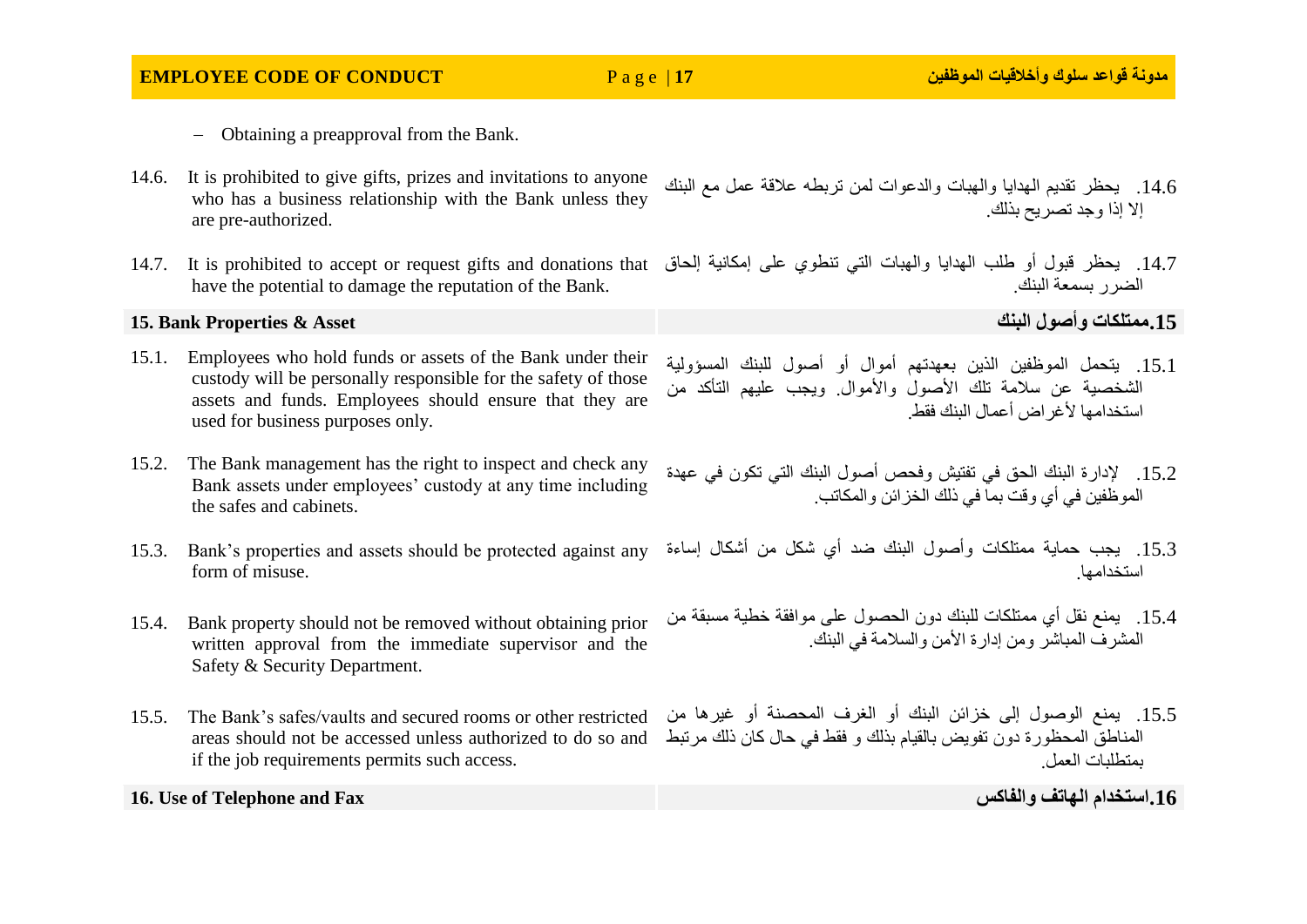### **EMPLOYEE CODE OF CONDUCT** P a g e | **18 الموظفين وأخالقيات سلوك قواعد مدونة**

- 16.1. Use of telephone and fax at the Bank should be for official business and work purposes only. .16.1 ينبغي أن يكون استخدام الهاتف والفاكس في البنك لأغراض الأعمال الرسمية فقط.
- 16.2. مدة المكالمات الدولية بشأن الأعمال الرسمية يجب أن تكون بأقصر حد I6.2. The duration of any international business calls should be kept to a minimum.
- 16.3. Employees should obtain approval of the department head for any international calls and the cost of any personal calls will be borne by the employee.
- 16.4. Employees should not allow any customer or third party to use the Bank's telephone or fax. In case of emergency or for business related matters, employees may allow a customer/third party to use the Bank's telephone/fax provided the employee is present during the full conversation or has seen the content of the fax document.

- 17.1. The Bank provides employees with electronic mail (email) system to facilitate the conduct of its business. It should not be used for any personal matter.
- 17.2. The email system and its content is the property of the Bank. All messages composed, sent, or received will remain the property of the Bank. They are not the private property of any employee.
- 17.3. Employees should not use the Bank's email system to create any offensive or disruptive messages, including racial or gender slurs and other comments that offensively refers to
- - ممكن.
	- .16.3 يجب على الموظف الحصول على موافقة من رئيس اإلدارة قبل إجراء مكالمات دولية عن طريق أجهزة البنك. وسيتحمل الموظف تكاليف المكالمات الشخصية.
	- 16.4. يجب ألا يسمح الموظف لأي عميل أو طرف ثالث باستخدام هاتف أو فاكس البنك. وفي الحاالت الطارئة، يمكن للموظف أن يسمح لعميل أو طرف ثالث باستخدام هاتف أو فاكس البنك بشرط أن بكون الموظف حاضر أ طوال فترة المحادثة الهاتفية وأن يطلع على محتوى المستند الوارد أو الصادر بالفاكس.

**17. Use of Electronic Mail System اإللكتروني البريد نظام استخدام.17**

- 17.1 . يوفر البنك نظام البريد الإلكتروني للموظف لغرض أداء أعماله والا يجوز استخدامه في أي أمور شخصية.
- .17.2 نظام البريد اإللكتروني ومحتواه هو ملك للبنك، وتعتبر كافة الرسائل المرسلة أو المستلمة على نظام البريد الإلكتروني ملكاً للبنك وليست ملكاً خاصاً لأي موظف.
- 17.3. على الموظفين عدم استخدام نظام البريد الإلكتروني للبنك لإنشاء أية رسائل مسيئة أو مخلة بالنظام مثل الرسائل التي تحتوي على عبارات عنصرية أو إشارات جنسية أو أية تعليقات أخرى تحمل إشارات مسيئة